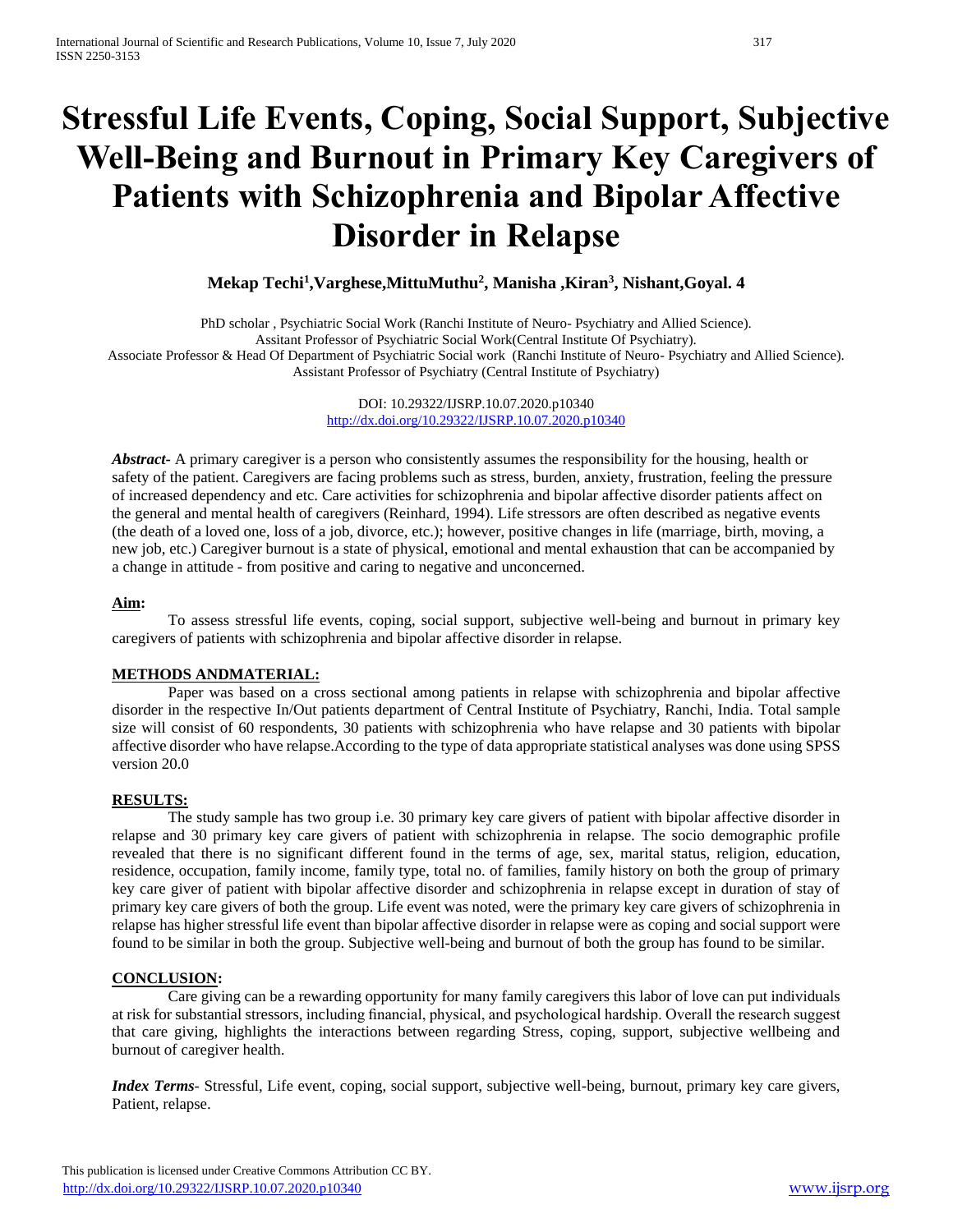#### I. INTRODUCTION

 $\Gamma$  everal definitions for caregiving and family caregiver have been proposed in literature. The first recorded use of S everal definitions for caregiving and family caregiver have been proposed in literature. The first recorded use of the term "caregiving" was in 1966. Etymology (origin of particular word), the word care comes from the ol English term wicim, which means mental suffering, mourning, sorrow, or trouble. Caregiving as the integration of the two origin meanings, is the action/process of helping those who are suffering, caregiving is facilitated by certain characteristic traits, emotions, skills, knowledge, time, and an emotional connection with the care recipient (Hermanns&Mastel-Smith, 2012). Sociologists hardly define caregivers as unpaid workers such as family members, friends, and neighbors as well as individuals associated with religious institutions (Drentea, 2007).

The important aim of care giving is to make the care recipient more independent by restoring his / her most functional state, both physical and psychological (Bridges, 1995). Family caregivers / informal caregivers provide care and assistance to the care recipient without getting paid, for instance, a daughter or a son, a wife or a husband (McConnell & Riggs, 1994; Haley, 2003). Family dynamics are highly affected when it comes to caring for someone with amental or physical disability, since most of the time and energy of the caregiver is invested in taking care of patients (Vitalianio, Zhang &Scanlan, 2003). Frequently, the family is solicited as soon as the patient is discharged; even though he or she is often still in a fragile state, and the responsibility for medication often falls on the family members, more and more is expected of family caregivers, who have become a pillar in the recovery of the patient alongside formal caregivers (Jungbauer et al., 2003).

In India, as well as in most of the nonwestern world, and to a lesser extent in other parts of the world, families have been the mainstay of care giving for persons with mental illnesses. The family caregivers take care of the dayto-day needs of the patients, monitoring the mental state, identify the early signs of illness, relapse and deterioration, and help the patient in accessing services. The family caregiver also supervises treatment and provides emotional support to the patient.

Reinhard (1994): Caregivers are facing problems such as stress, burden, anxiety, frustration, feeling the pressure .of increased dependency and etc. Care activities for schizophrenia and bipolar affective disorder patients affect on the general and mental health of caregivers. Nolan, (2001): Family caregivers can also have positive experiences - such as growth in competence, finding inner strength, closer family relationships, etc. These positive caregiving experiences contrast the dominance of the stress-burden model that focuses on the negative aspects of caring.Families are the oldest expression of all human relationships (Brennan, 2004) which are fundamental to our well-being as individuals and as a society, and "is the cradle of generations to come. Hammen, C., Shih, J. H., & Brennan, P. A. (2004).

Kwan (2000) caregivers must fill the gap between deinstitutionalization and the shortage of community resources it is necessary to pay more attention to their burdens and difficulties and to examine effective means of support to, at least, avoid illness due to caregiver stress. It is estimated that 50%–90% of people with chronic psychiatric illness live with their families or friends and informal caregivers provide an important service by reducing the need for formal care and burden upon healthcare systems (Gater et al.,2014) . Physical accessibility such as improper transport to the mental health centers, long distance to the facilities, long intervals between visits, and waiting time for the consultations are the main problems (Forouzan et al., 2013). Dore G, Romans SE (2001): Bipolar disorder can have a severe impact on the patient's family and caregivers. During episodes, partners can have significant problems in their relationships with patients, and these difficulties affect caregivers' own employment, legal matters, finances, and social relationships, including parenting. Gallagher SK, Mechanic D (1996): Sharing a household with a person with bipolar disorder affects the physical health of family members, too. When other predictors of health were controlled for, people living with a person with bipolar disorder, regardless of the severity of the condition, reported poorer physical health, more limited activity, and greater health service utilization compared with others.

#### II. NEED OF THE STUDY:

Caregiving can be a rewarding opportunity for many family caregiver this labor of love can put individuals at risk for substantial stressors, including financial , physical, and psychological hardship. Research indicates that caregivers may put their own health and well-being at risk while assisting loved ones (Burton et al.1997; Tang and Chen 2002).The strain of caregiving demands has been linked to poor health outcomes including depression, physical illness, anxiety, and poor sleep habits (Schulz et al. 1997). Beach et al. (2000): On the other hand, there is also evidence that suggests that caregiving, if not overly strenuous, can actually be associated with mental health benefits to the caregiver there is an increasing body of research regarding the relationship between caregiving, physical health, and mental health. Although the literature in this area is still emerging, there currently exists significant evidence to support the potential for both positive and negative health effects of key caregiving. The present research is trying to provides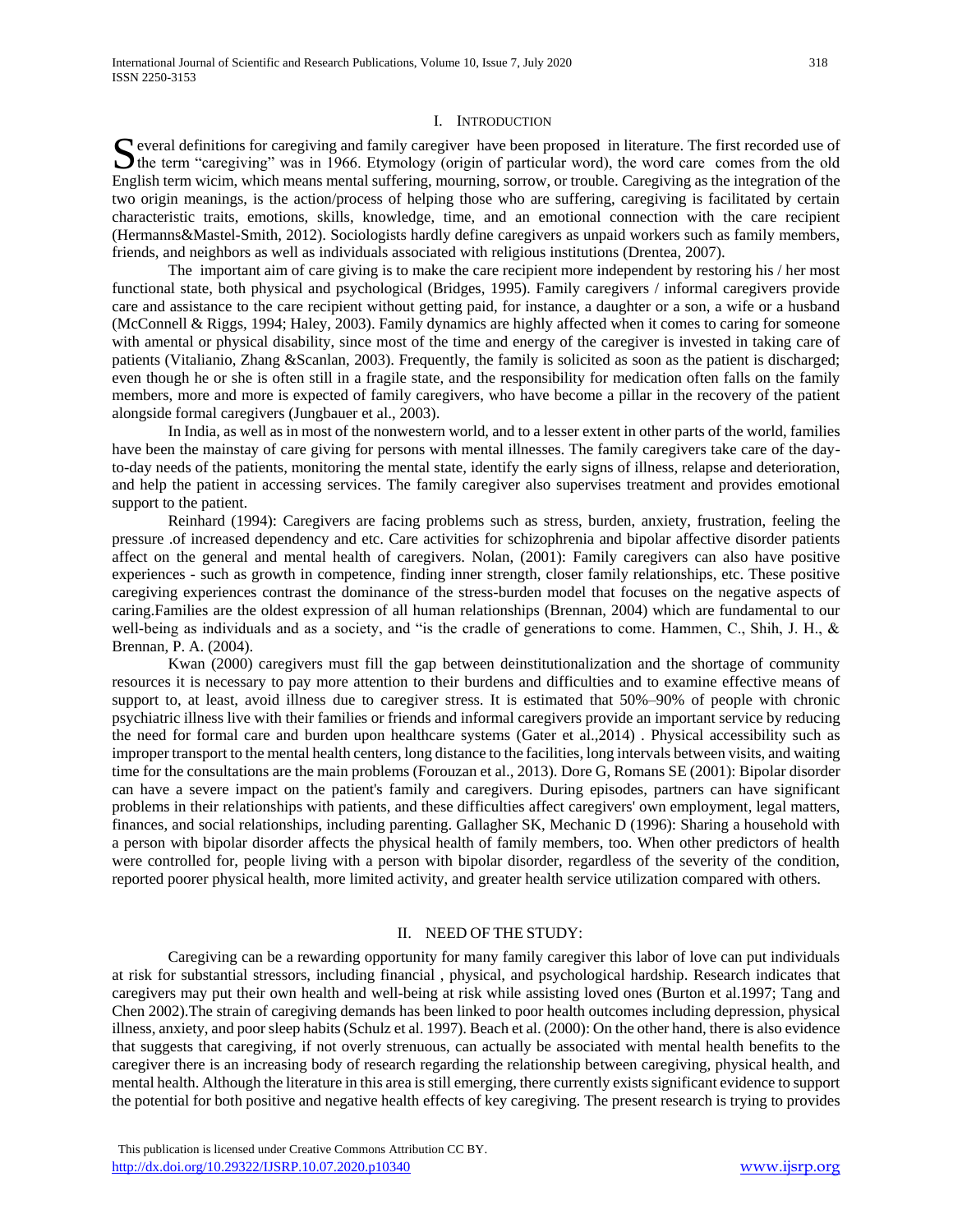an overview of some of the issues related to the physical and mental health consequences of caregiving, highlights the interactions between regarding stress, coping, support, subjective wellbeing and burnout of caregiver health. Also identifies methodological challenges in the caregiving literature, and outlines future directions for caregiving research.

#### III. METHODOLOGY:

## **AIM**

To assess stressful life events, coping, social support, subjective well-being and burnout in primary key caregivers of patients with schizophrenia and bipolar affective disorder experiencing relapse.

## **OBJECTIVE**

- $\checkmark$  To compare stressful life events, coping, social support, subjective well-being and burnout between primary key caregivers of patients with schizophrenia and bipolar affective disorder in relapse.
- $\checkmark$  To assess relationship among stressful life events, coping, social support, subjective well-being and burnout in primary key caregivers of patients with schizophrenia and bipolar affective disorder in relapse.

## **HYPOTHESES**

- $\checkmark$  There will be no significant difference in stressful life events, coping, social support, subjective well-being and burnout in primary key caregivers of patients with schizophrenia and bipolar affective disorder who are relapse.
- $\checkmark$  There will be no significant correlation between stressful life events, coping, social support, subjective wellbeing and burnout in primary key caregivers of patients with schizophrenia who are relapse.
- $\checkmark$  There will be no significant correlation between stressful life events, coping, social support, subjective wellbeing and burnout in primary key caregivers of patients with bipolar affective disorder who are relapse.

# IV. RESEARCH DESIGN AND METHODOLOGY

**Universe of the study:** The study was conducted among patients in relapse with schizophrenia and bipolar affective disorder in the respective Inpatient/Out patients department of Central Institute of Psychiatry, Ranchi, India. **Research approach:** Quantitative approach.

**Research Design:** Exploratory in nature

**Samples:** Primary key care-givers of patient with Bipolar affective disorder and schizophrenia disorder in relapse. **Sample Size:** Total sample size was consisting of 60 respondents, 30 patients with schizophrenia who have relapse and 30 patients with bipolar affective disorder who have relapse.

**Sampling method:** Criteria based purposive sampling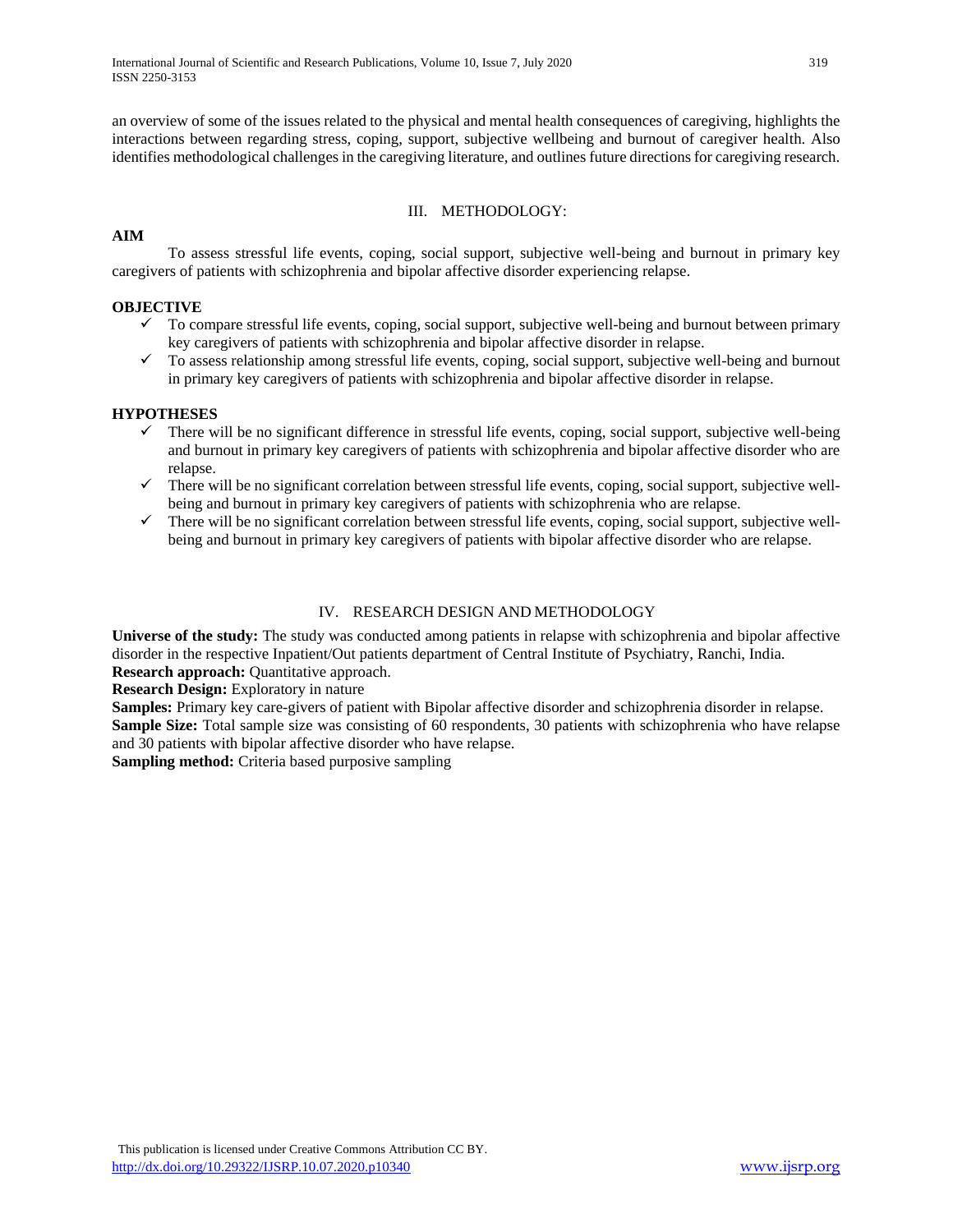International Journal of Scientific and Research Publications, Volume 10, Issue 7, July 2020 320 ISSN 2250-3153

#### **INCLUSION CRITERIA FOR SCHIZOPHRENIA GROUP**

- **Person diagnosed with Schizophrenia as per ICD-10 Diagnostic criteria for research (WHO 1993).**
- At least 5 years of duration of illness.
- Patients who in relapse.
- Age between 18-60 both sexes.

#### **EXCLUSION CRITERIA FOR SCHIZOPHRENIA GROUP**

- History of any chronic physical/mental illness other than schizophrenia and bipolar disorder, organic brain syndromes, and substance abuse/dependence, personality disorder.
- Age below 18 or above 60.
- Un-cooperative patients.

## **INCLUSION CRITERIA FOR KEY CAREGIVERS OF SCHIZOPHRENIA PATIENTS**

Who are living with the patients for at least two years.

#### **EXCLUSION CRITERIA FOR KEY CAREGIVERS OF SCHIZOPHRENIA PATIENTS**

 History of any chronic physical/mental illness, organic brain syndromes and substance abuse/dependence.

## **INCLUSION CRITERIA FOR BIPOLAR AFFECTIVE DISORDER GROUP**

- Person diagnosed with bipolar affective disorder as per ICD-10 Diagnostic criteria for research (WHO 1993).
- At least 5 years of duration of illness.
- Patients in relapse.
- Age between 18-60 both sexes.
- Co-operative patients.

#### **EXCLUSION CRITERIA FOR BIPOLAR AFFECTIVE DISORDER GROUP**

- History of any chronic physical illness, mental illness other than schizophrenia and Bipolar disorder, organic brain syndromes, substance abuse/dependence, personality disorder.
- Un-cooperative patients.

# **INCLUSION CRITERIA FOR KEY CAREGIVERS OF BIPOLAR AFFECTIVE DISORDER PATIENTS**

Who are living with the patients for at least two years.

## **EXCLUSION CRITERIA FOR CAREGIVERS OF BIPOLAR AFFECTIVE DISORDER PATIENTS**

History of any chronic physical/mental illness, organic brain syndromes and substance abuse/dependence.

## **DESCRIPTION OF THE TOOLS:**

#### **1. Socio-demographic and clinical data sheet:**

A socio-demographic and clinical data sheet will specially designed for the present study to record the demographic variables and clinical variables such as age, sex, age education, religions and miles.

## **2. Positive and negative syndrome scale (PANSS) (x, et al. 1987):**

The PANSS, developed by SR Kay et al. is a 30-item rating scale that is specifically developed to assess individuals with schizophrenia and is used widely in research settings. The PANSS is an adaptation from earlier psychopathology scales, including the Brief Psychiatric Rating Scale (BPRS). Although the items of the BPRS are embedded in the PANSS, they do not fully correspond to all BPRS items. The PANSS consists of a semi structured clinical interview and any available supporting clinical information, such as family members or hospital staff report. There are 30 items which rate along a seven point continuum  $(1 = \text{absent}, 7 = \text{extreme})$ . The assessment provides separate scores in nine clinical domains including a positive syndrome, depression, a composite index, and general psychopathology. Ratings are generally based upon information relating to the past week the reliabilities is 0.80.

## **3. Young mania rating scale (YMRS- x, et al., 1978):**

Developed by RC Young et al, is probably the most frequently utilized rating scale to assess the manic symptoms. This scale has 11 items and based on the patient's subjective report of his & her clinical condition over the previous period of 48 hours. There are four items that are graded one to 8 scale (irritability, speech Thought content,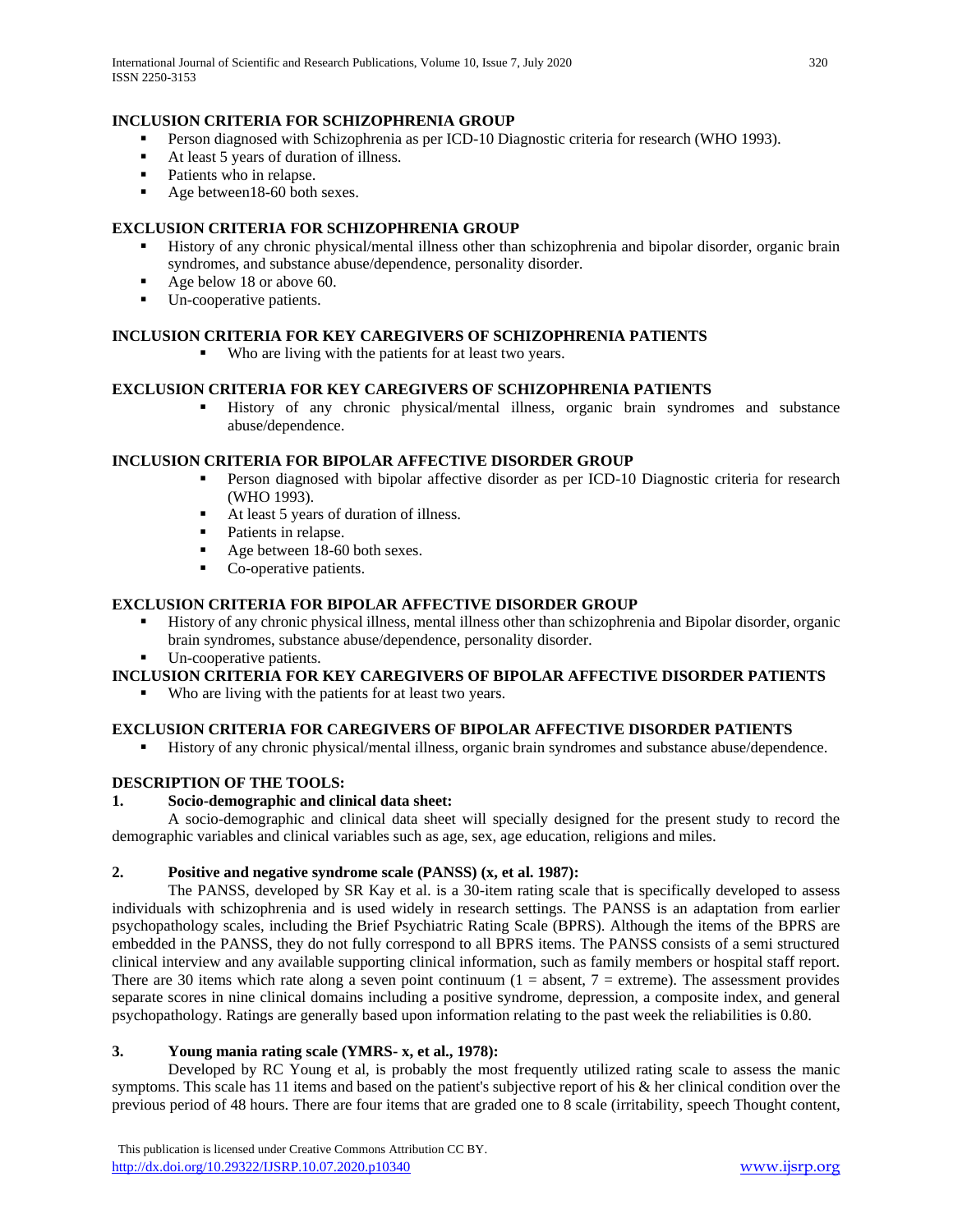and disruptive aggressive behavior) while the remaining. Seven items are scored on 0-4grade. The strength of YMRS is its brevity, widely accepted and eases of administration. Reliability and validity independent clinicians on both the total score (0.93) and the individual item scores (0.66 to 0.92).

# **4. Hamilton Depression Rating Scale (x, 1960)**

Since its development in 1960 byDr. Max. Hamilton of the University of Leeds, England, the scale has been widely used in clinical practice and become a standard in pharmaceutical trials. HAM-D is a 17-21item observer-rated scale to asses presence and severity of depressive states in patients diagnosed with depression. 9 items are scored 0-4, where as the further 8 are scored 0-2, as these represent variables which do not lend themselves to quantitative rating(0=absent; 1=doubtful or slight; 2= mild; 3=moderate; 4severe; 0=absent;1=doubtful orslight;2=clearly resent). Items 17-21 are not regarded as measuring the intensity of depression and are commonly omitted. A score of 11 is generally regarded as indicative of a diagnosis of depression.A score of '>14' is considered to be a reliable indicator of moderate to severe depression. Retest reliability for the Hamilton depression scale ranged from 0.81 to 0.98.

## **5. Life event scale (The University of Texas. x, et.al 1967):**

Life event scale (The University of Texas at El Paso) is adapted from Holmes, T.H. and Rabe, R.H. "The Social Readjustment Rating Scale,'" Journal of Psychosomatic Research 11, 213-218, 1967. It's a 43-item questionnaire containing a wide range of stressful life events and incidents in normal life. The score results will be like 0-150 Low stress, 151-300 Moderate stress, 301+ High or extreme stress.

## **6. Ways of coping (Revised) (x, & y, 1985):**

The Ways of Coping (Revised) is a 66-item questionnaire containing a wide range of thoughts and acts that people use to deal with the internal and/or external demands of specific stressful encounters. Usually the encounter is described by the subject in an interview or in a brief written description saying who was involved, where it took place and what happened. Sometimes a particular encounter, such as a medical treatment or an academic examination, is selected by the investigator as the focus of the questionnaire. Reliability across subscale scores ranged from .60 to .75 with Positive Reappraisal showing the least variability and Self-Controlling showing the most.

#### **7. Social occupational functioning scale (SOFS) (x, et al, 2005):**

The SOFS is a new scale that differs from the Global Assessment of Functioning(GAF) scale in that it focuses exclusively on the individual's level of social and occupational functioning and is not directly influenced by the overall severity of the individual's psychological symptoms. Also in contrast to the GAF scale, any impairment in social and occupational functioning that is due to general medical conditions is considered in making the SOFS rating. The SOFS is usually used to rate functioning for the current period (i.e. the level of functioning at the time of the evaluation).The SOFS may also use to rate functioning for other time periods. For example, for some purpose it may be useful to evaluate functioning for the past year. Reliability of individual items itranged from 0.73 to 0.96.

#### **8. Maslach Burnout Inventory (x and y, 1981):**

Maslach and Jackson (1981) developed this scale. The MBI is a widely used self rating scale for measuring hypothetical aspects of burnout syndrome. It consists of 21items with a seven-point rating scale representing three aspects (emotional exhaustion, depersonalization and personal accomplishment). For the emotional exhaustion and depersonalization subscales, high mean score reflect high levels of burnout whereas low scale on the personal accomplishment subscale reflect high levels of burnout. This scale has one more subscale i.e. Involvement which will not be used in the study. Reliability MBI subscales 0.50 to 0.82.

#### **9. Multidimensional Scale of Perceived Social Support (Zimet,et.al, 1988):**

(Multidimensional Scale of Perceived Social Support MSPSS) (Zimet et al,1988): The Multidimensional Scale of perceived social Support is a 12-item, unidimensional tool to measure how one perceive social support system, including an individual's source of social support (i.e., family, friends  $\&$  significant others). Scoring would be  $1 = \text{very}$ strongly to 7= very strongly disagree including 4=neutral, 2= strongly disagree, 3= mild disagree and 5= mildly agree, 6= strongly agree. The scale measure subjective perceived social support. The score is at total level as well it is on the basis of domains. The total score range 69-84 indicates high acuity, 49-68 moderate acuity and12-48 low acuity. Reliability (with a Cronbach's alpha of 0.81 to 0.98 in non-clinical samples, and 0.92 to 0.94 in clinical samples).

## **10. Subjective well-being scale (Sell, H. and Nagpal, R., 1992):**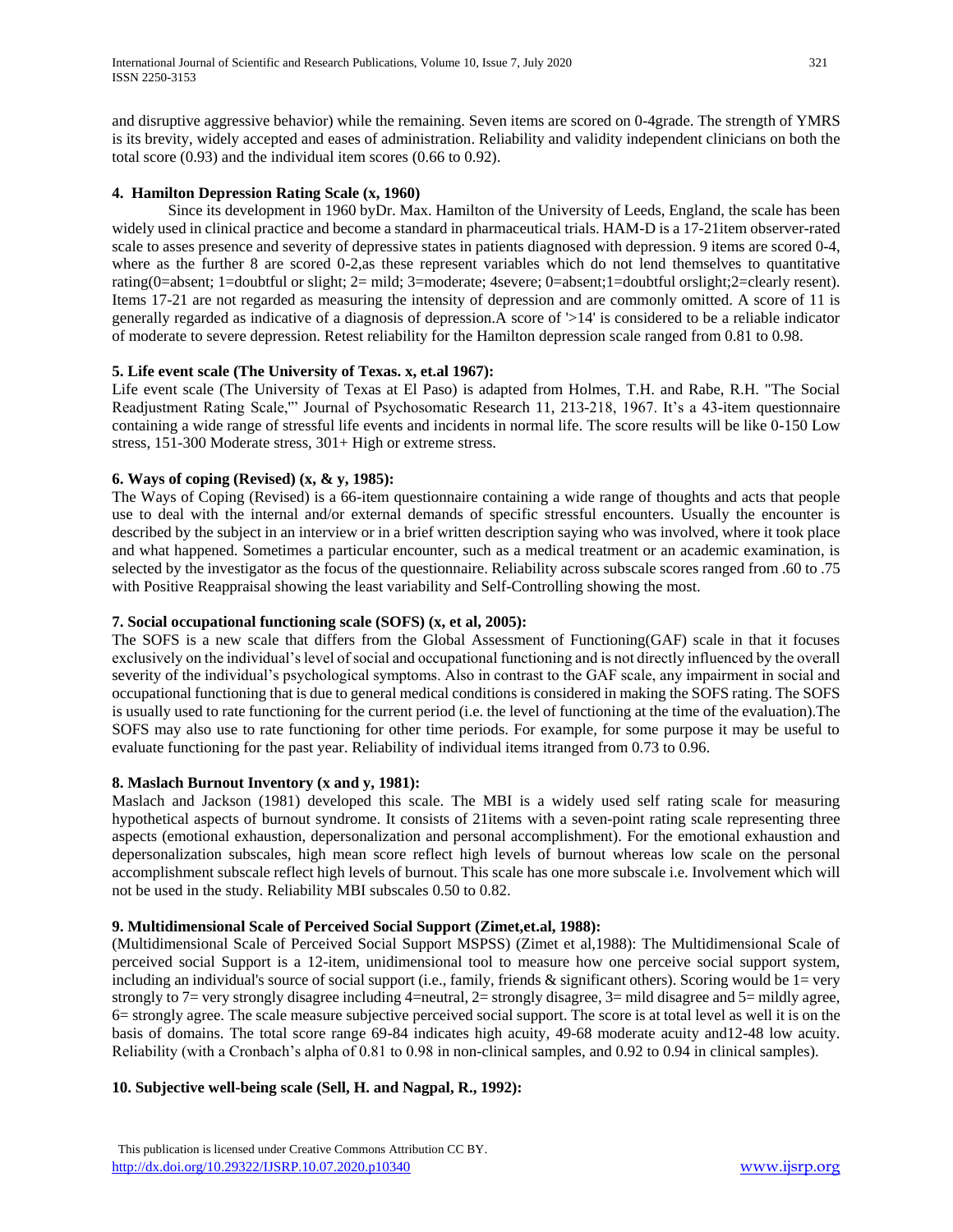The 40-item subjective well-being inventory (Sell.H and Nagpal.R.1992), is an inventory that has eleven dimensions. The scoring is done according to the scoring key provided in the manual. The items are grouped under the dimensions to which they belong and total score of each dimension is calculated. Nineteen of the items elicit positive affect (i.e., whether one feels happy, good, or satisfied about particular life concerns). Twenty –one items elicit negative affect (i.e., unhappiness, worry, or regret about particular life concerns. The inventory had been standardized with an adult population. The total sum of the 40 items give the overall subjective well-being score. The SUBI is scored by attributing the values 3, 2 and 1 to response categories of positive items and 1, 2 and 3 to the negative items. Thus range of scores is 40 (minimum) to 120(maximum). The factor analyses over the different samples in different languages, and from different parts of India showed not only an extra ordinary degree of stability incontent of factors, but also stability over time of 18 months when re- tested (Sell.H andNagpal.R.1992). This scale has high inter-rater reliability, inter-scores reliability, and test-retest reliability. The scale has been found to be highly significant and satisfactory invalidity. Patil, M.S. and Halyal, P.S (1999) have reported that the test retest reliability of the SUBI inventory is 0.79 and the validity is 0.86.

#### **PROCEDURE:**

The study was conducted on Central Institute of Psychiatry, Kanke, Ranchi, Jharkhand. The study group was primary key care giver of patient with bipolar affective disorder and schizophrenia in relapse. The data collection was taken up according to the inclusion and exclusion criteria for the study. The sample was collected from In/Out patient department of Central Institute of psychiatry .Before collection of sample the procedure was explained by researcher to primary key care givers about the study, clinical data sheet, written consent and asked about their doubt and clarified was done according to their quarries . Informed consent was taken from the patient and primary key caregivers. The primary key caregivers who stayed with patient for two (2) years was taken for study for both the group and the patient who had relapse and duration illness of five years was taken for the study. The socio-demographic and clinical data sheet was applied on both group of primary key care giver of patient with bipolar affective disorder and schizophrenia in relapse. The clinical variables such as Young Mania Rating Scale (YMRS), Hamilton Depression Rating Scale (HAM-D) was applied on patient with bipolar affective disorder in relapse and Positive and Negative Syndrome Scale (PANSS) was applied on schizophrenia patient. Clinical variables of Social occupational functioning scale (SOFS) were applied on both the group of patient. The clinical variables of primary key care giver of patient with bipolar affective disorder and schizophrenia in relapse were administered same on both groups such as: Life event scale, ways of coping, subjective well-being, multidimensional perceived social support and burnout scale. The researcher collected sixty (60) Samples from both group was collected were 30-30 has been divided. Accordingly the data collection was started to fulfill the study purpose.

#### **STATISTICS**

1. The standard statistical method was used to analyzed data using Statistical Package For Social Science (SPSS) version 20.0.

2. Descriptive statistics (percentage, mean and standard deviation) were used to describe various sample characteristics.

- 3. Chi -square test was used for describing and comparing categorical data.
- 4. "t" test was used for group comparison on continuation data.
- 5. Pearson r was used for correlation analysis.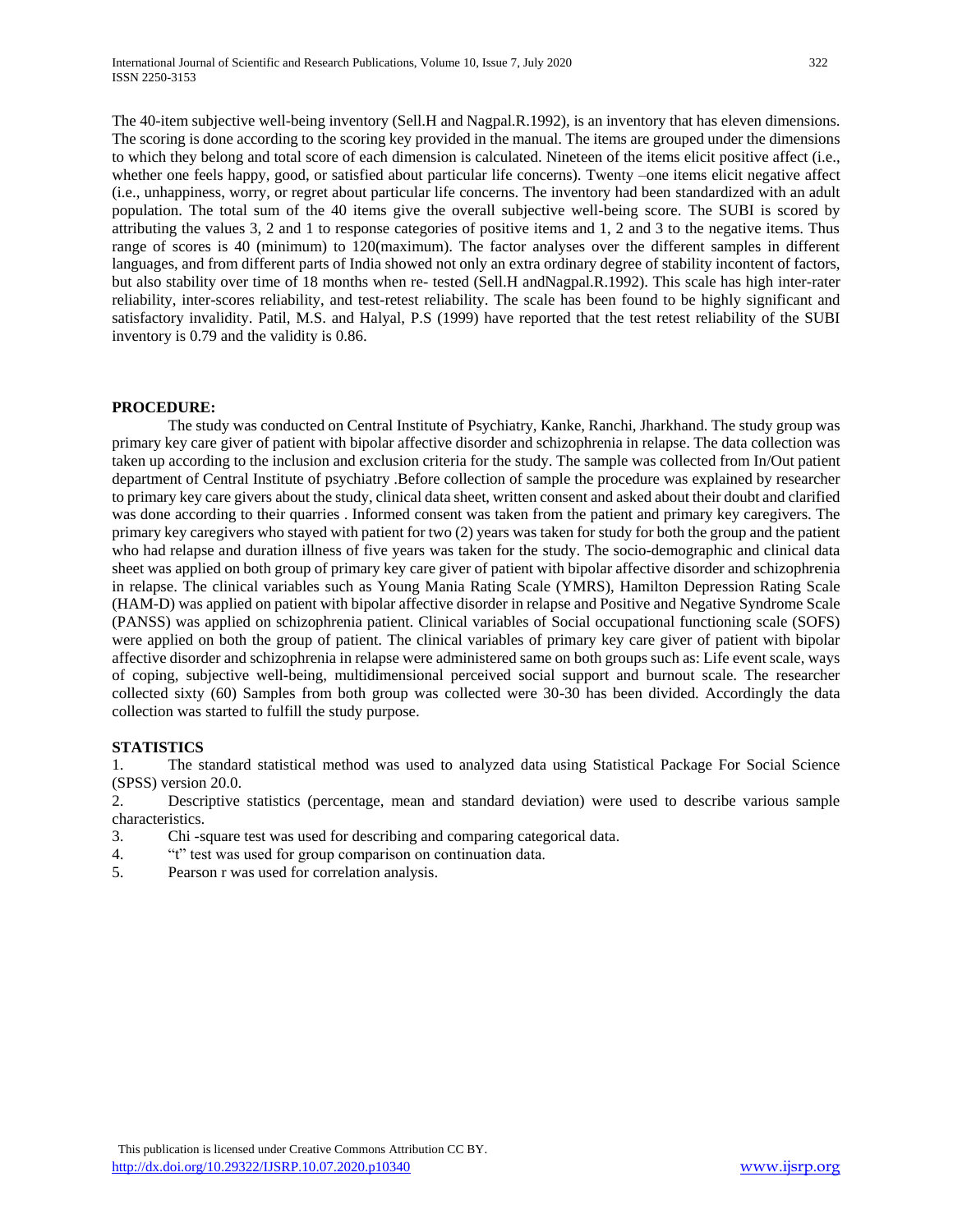#### V. RESULT:

#### **SOCIO-DEMOGRAPHICS**

| Table-1:             | Socio-demographics details of bipolar affective disorder and schizophrenia in relapse |  |  |  |  |  |
|----------------------|---------------------------------------------------------------------------------------|--|--|--|--|--|
| (Discrete Variables) |                                                                                       |  |  |  |  |  |

|                   |               | <b>GROUP</b> |              |          |                |              |
|-------------------|---------------|--------------|--------------|----------|----------------|--------------|
| <b>VARIABLES</b>  |               | $N=60$       |              |          | Df             |              |
|                   |               | <b>BPAD</b>  | <b>SCHZD</b> | $\chi^2$ |                | $\mathbf{p}$ |
|                   |               | $n=30(%)$    | $n=30\,(%)$  |          |                |              |
| <b>Sex</b>        | Male          | 18(51.4%)    | $17(48.6\%)$ | .069     | $\mathbf{1}$   | .793         |
|                   | Female        | $12(48.0\%)$ | 13(52.0%)    |          |                |              |
| Marital status    | Married       | 18(47.2%)    | 21(53.8%)    |          |                |              |
|                   | Unmarried     | $4(36.4\%)$  | $7(63.6\%)$  | 4.649    | 2              | .098         |
|                   | Single        | $8(80.0\%)$  | $2(20.0\%)$  |          |                |              |
| Religion          | Hindu         | 24(50.0%)    | 24(50.0%)    |          |                |              |
|                   | Muslim        | $4(40.0\%)$  | $6(60.0\%)$  | 2.400    | $\overline{2}$ | .301         |
|                   | Christian     | $2(100.0\%)$ | $0(0.0\%)$   |          |                |              |
| Education         | Illiterate    | $0(0.0\%)$   | $2(100.0\%)$ |          |                |              |
|                   | Primary       | 7(46.7%)     | $8(53.3\%)$  |          |                |              |
|                   | Secondary     | $9(56.2\%)$  | $7(43.9\%)$  | 3.741    | 5              | .587         |
|                   | Matriculation | 6(54.5%)     | 5(45.5%)     |          |                |              |
|                   | Intermediate  | $3(75.0\%)$  | $1(25.0\%)$  |          |                |              |
|                   | Other         | 5(41.7%)     | 7(58.3%)     |          |                |              |
| Residence         | Rural         | 22(48.9%)    | $23(51.1\%)$ |          |                |              |
|                   | Urban         | $7(53.8\%)$  | $6(46.2\%)$  | .099     | $\overline{2}$ | .952         |
|                   | Sub-Urban     | $1(50.0\%)$  | $1(50.0\%)$  |          |                |              |
| Occupation        | Nil           | $1(50.0\%)$  | $1(50.0\%)$  |          |                |              |
|                   | Student       | 4(66.7%)     | 2(33.3%)     |          |                |              |
|                   | House wife    | $9(42.9\%)$  | $12(57.2\%)$ | 1.902    | $\overline{4}$ | .754         |
|                   | Labour        | 5(41.7%)     | 7(58.3%)     |          |                |              |
|                   | Other         | $11(57.9\%)$ | $8(42.1\%)$  |          |                |              |
| Family            | Nuclear       | 15(57.7%)    | 11(42.3%)    |          |                |              |
| Type              | Extended      | 13(44.8%)    | $16(55.2\%)$ | 1.126    | 2              | .570         |
|                   | Joint         | $2(40.0\%)$  | $3(60.0\%)$  |          |                |              |
| Medical           | Present       | $12(57.1\%)$ | $9(42.9\%)$  | .659     | 1              | .589         |
| Group             | Absent        | 18(46.2%)    | 21(53.8%)    |          |                |              |
| Psychiatric group | Present       | 10(62.5%)    | 6(37.5%)     | 1.364    | $\cdot$ 1      | .382         |
|                   | Absent        | 20(45.5%)    | 24(54.5%)    |          |                |              |

The table 1 shows the Socio-demographics details of Bipolar affective disorder and schizophrenia in relapse. The variables are consisting of sex, which shows Male (51.4%) along with female (48.0%) in bipolar affective disorder in relapse. The variables is consisting of sex : Male (48.6%) and female (52.0%) in schizophrenia in relapse. The variables on marital status in bipolar affective disorder in relapse in married is (47.2%), unmarried is (36.4%) and single is (80.0%). The variables on marital status in schizophrenia in relapse in married is (52.0%), unmarried is (63.6%), single is (20.0%). The variables on religion Hindu in bipolar affective disorder in relapse is (50.0%), Muslim (40.0%), Christian (100.0%). The variables on religion Hindu in schizophrenia in relapse is (50.0%), Muslim(60.0%), Christian (0.0%). Education shows in bipolar affective disorder in relapse in illiterate (0.0%), Primary (46.7%), Secondary(56.2%), Matriculation (54.5%), Intermediate (75.0%) and other (41.7%). Education shows in schizophrenia in relapse in Illiterate ((100.0%), Primary (53.3%), Secondary (43.9%), Matriculation (45.5%), Intermediate (25.0%), and other (58.3%). Residence shows in bipolar affective disorder in relapse in rural is (48.9%), urban (53.8%), sub-urban (50.0%). Residence shows in schizophrenia in relapse in rural (51.1%), urban (46.2%) and sub-urban (50.0%). Occupation in bipolar affective disorder in relapse in Nil (50.0%), Student (66.7%), House wife (42.9%), Labour (41.7%) , Other (57.9%). Occupation shows in schizophrenia in relapse in Nil (50.0%), Student (33.3%), House wife (57.2%) , Labour (58.3%), Other (42.1%). Family Type in bipolar affective disorder in relapse is Nuclear (57.7%), Extended (44.8%), Joint (40.0%). Family Type in schizophrenia in relapse Nuclear (42.3%),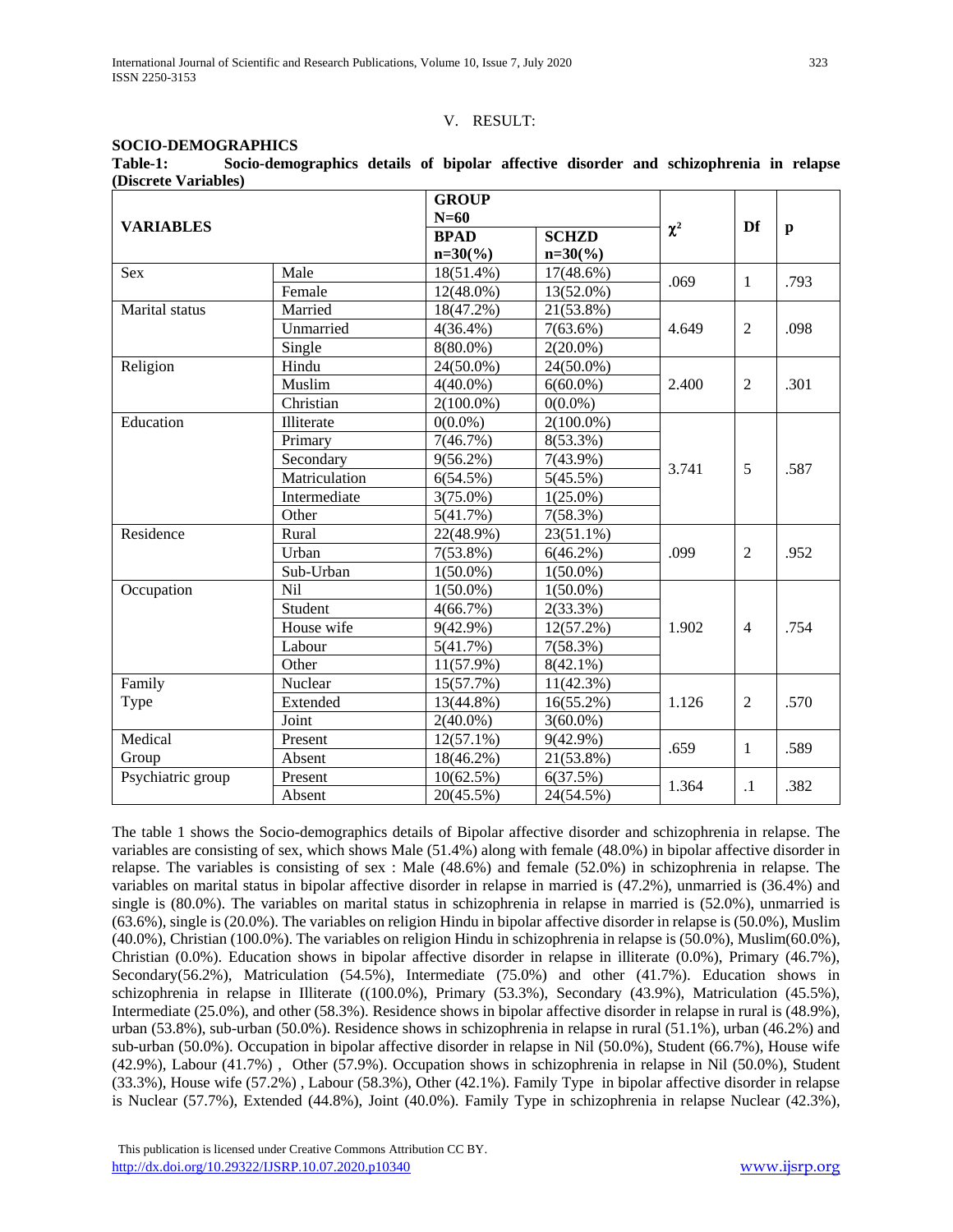Extended (55.2%) and joint (60.0%).Medical group in bipolar affective disorder in relapse Present(57.1%), Absent (46.2%), Medical group in schizophrenia in relapse Present (42.9%), Absent (53.8%). Psychiatric group in bipolar affective disorder in relapse in Present (62.5%) and absent (45.5%). Psychiatric group in schizophrenia in relapse in Present (37.5%), Absent (54.5%).

There is no significant differences found on both the group.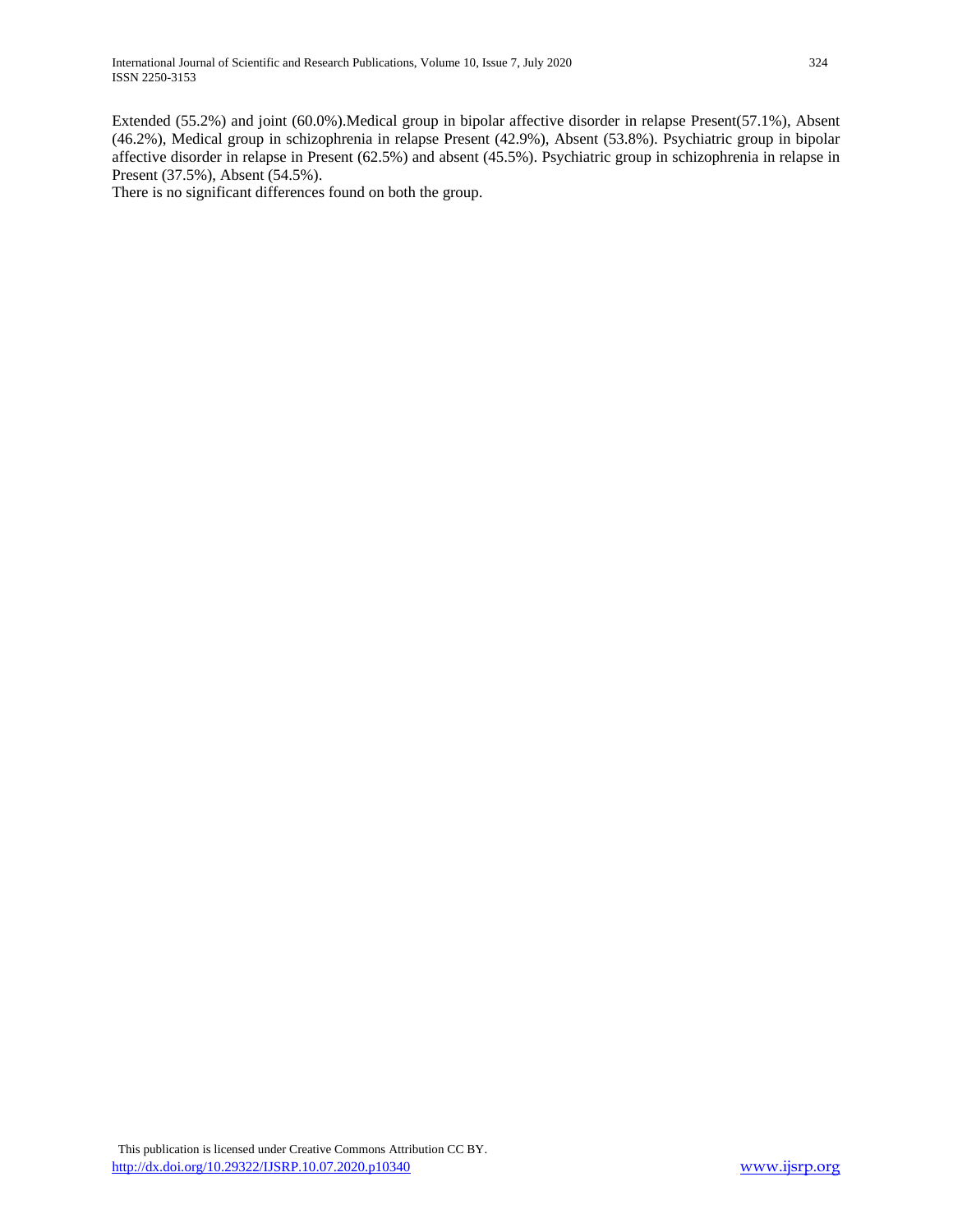|                                     | Group                    |                           |           |      |
|-------------------------------------|--------------------------|---------------------------|-----------|------|
| <b>Variables</b>                    | <b>BPAD</b><br>$M\pm SD$ | <b>SCHZD</b><br>$M\pm SD$ | $(df=58)$ | p    |
|                                     | $(n=30)$                 | $(n=30)$                  |           |      |
| Age                                 | $36.90 \pm 8.92$         | $33.73 \pm 7.84$          | 1.460     | .150 |
| <b>Family Income</b>                | $12383 \pm 9611.1$       | $23178.5 \pm 57295.2$     | $-1.017$  | .313 |
| Duration of stay (caregivers years) | $22.83 \pm 9.21$         | $18.83 \pm 7.87$          | 1.807     | .076 |
| Total no. of families               | $5.86 \pm 2.40$          | $6.30 \pm 2.10$           | $-743$    | .460 |

| Table-02:              | Socio-demographics details of bipolar affective disorder and schizophrenia in relapse |  |  |  |  |  |
|------------------------|---------------------------------------------------------------------------------------|--|--|--|--|--|
| (continuous variables) |                                                                                       |  |  |  |  |  |

The table 2 shows socio-demographic variables in continuous variables. The mean score of age in bipolar affective disorder in relapse is (36.90±8.92) and mean score of age in schizophrenia in relapse is (33.73±7.84). The mean score of family income of bipolar affective disorder in relapse is (12383±9611.1) and mean score of family income in schizophrenia in relapse is (23178.5±57295.2), The mean score of duration of stay of key care givers of patient with bipolar affective disorder in relapse is (22.83±9.21) and the mean score of duration of stay of key care givers with patient with schizophrenia in relapse is(18.83±7.87). The mean score of total no. of family members with bipolar affective disorder in relapse is (5.86±2.40) and mean score of total no. of family members with schizophrenia in relapse is (6.30±2.10).There is no statistically significant found between the two groups.

# **CLINICAL CHARACTERISTICS**

#### **Table-3: Clinical characteristics of patient with Bipolar affective disorder in relapse**

| <b>Variables</b>         | $BPAD (n=30)$<br>$Mean \pm SD$ |
|--------------------------|--------------------------------|
| Young mania rating scale | $40.46 \pm 7.381$              |
| Hamilton rating scale    | $69.50 \pm 10.60$              |

Table 3 shows the mean score of young mania rating scale of bipolar affective disorder in relapse is (40.46±7.381). The mean score of Hamilton rating scale is  $(69.50 \pm 10.60)$ 

## **Table-4: Clinical characteristics of patient with schizophrenia in relapse**

| <b>Variables</b>               | $SCHZD (n=30)$<br>$Mean \pm SD$ |
|--------------------------------|---------------------------------|
| Positive syndrome(PANSS)       | $38.66 \pm 15.91$               |
| Negative syndrome (PANSS)      | $37.93 \pm 22.05$               |
| General psychopathology(PANSS) | $72.06 \pm 22.05$               |

Table 4 shows the mean score of Positive syndromes in PANSS of patient with schizophrenia in relapse is  $(38.66\pm15.91)$  and the mean score of Negative syndromes is  $(37.93\pm22.05)$ . The mean score of general psychopathology score is (72.06±22.05)

## **Table-5: Comparison on Socio occupational functioning of patient with bipolar affective disorder and schizophrenia in relapse**

|                                 |             |       | Group             |                  |           |         |
|---------------------------------|-------------|-------|-------------------|------------------|-----------|---------|
|                                 |             |       | <b>BPAD</b>       | <b>SCHZD</b>     |           |         |
| Variables                       |             |       | $(N=30)$          | $(N=30)$         | $(df=38)$ |         |
|                                 |             |       | $Mean \pm SD$     | $Mean \pm SD$    |           |         |
| Socio-Occupational<br>(Patient) | Functioning | Scale | $45.53 \pm 8.480$ | $51.16 \pm 7.09$ | $-2.799$  | $.007*$ |

Table 5 shows comparison on clinical characteristics of patient with bipolar affective disorder and schizophrenia in relapse on socio- occupational functioning .The mean score of bipolar affective disorder in relapse (45.53±8.480) and schizophrenia in relapse mean score is (51.16±7.09).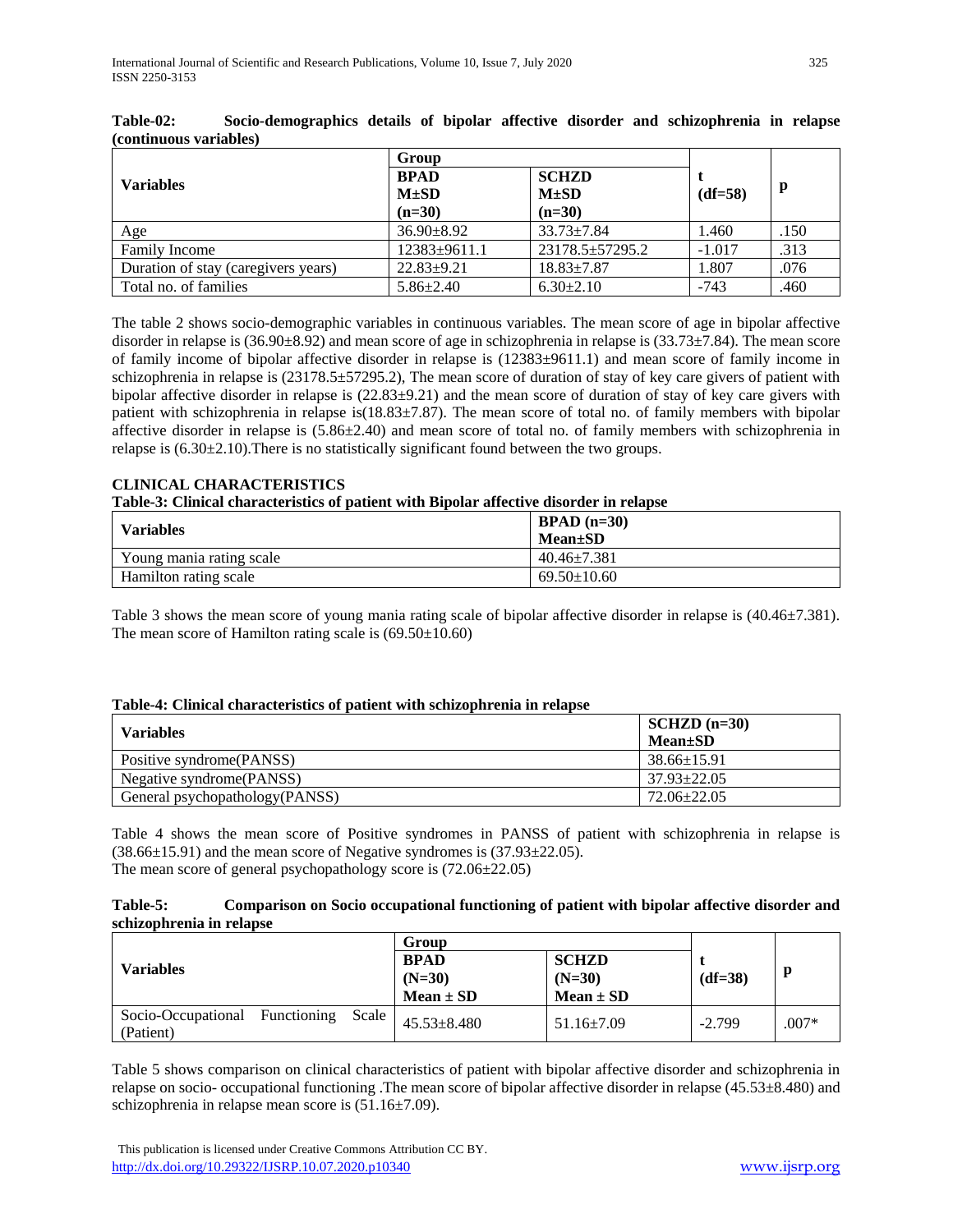| <b>Variables</b>         | <b>BPAD</b><br>$M \pm SD$<br>$(n=30)$ | <b>SCHZD</b><br>$M\pm SD$<br>$(n=30)$ | $(df=58)$ | P      |
|--------------------------|---------------------------------------|---------------------------------------|-----------|--------|
| Confrontive coping       | $11.10 \pm 2.29$                      | $10.53 \pm 1.47$                      | 1.137     | .260   |
| Distancing               | $10.60 \pm 61.79$                     | $10.86 \pm 1.69$                      | $-592$    | .556   |
| Self-Control             | $10.86 \pm 1.88$                      | $10.16 \pm 2.21$                      | 1.317     | .193   |
| Seeking social support   | $10.63 \pm 2.20$                      | $10.20 \pm 2.36$                      | .733      | .466   |
| Accepting responsibility | $7.16 \pm 1.34$                       | $6.73 \pm 1.46$                       | 1.197     | $-236$ |
| Escape avoidance         | $15.03 \pm 2.73$                      | $14.53 \pm 1.87$                      | .826      | .412   |
| Planful problem          | $10.26 \pm 2.54$                      | $10.56 \pm 2.90$                      | $-425$    | $-672$ |
| Positive reappraisal     | $13.03 \pm 2.45$                      | $12.96 \pm 2.44$                      | .105      | .916   |

**Table-6: Comparison of Ways of coping between Primary key care givers of patient with Bipolar affective disorder and Schizophrenia in relapse**

Table 6 shows comparison of both the group of primary key care givers in ways of Coping. In Bipolar affective disorder Group the mean of variables in confrontive coping is (11.10) and schizophrenia is (10.53), same as the mean distribution of variables in distancing coping is (10.60) and schizophrenia is (10.86). Self control coping (10.86) in Bipolar affective disorder and (10.16) in schizophrenia, were as in seeking social support (10.63) in Bipolar affective disorder and (10.20) in schizophrenia. Mean distribution of variables in accepting responsibility in Bipolar affective disorder is (7.16) and (6.73) in schizophrenia. Mean distribution of variables escape avoidance is (15.03) and (14.53) in schizophrenia. Mean distribution of variables in planful problem solving in Bipolar affective disorder is (10.26) and (10.56) in schizophrenia. Mean distribution of variables in positive reappraisal in Bipolar affective disorder is (13.03) and (12.96) in schizophrenia. There was no significant difference found between both the groups in various variables in ways of coping.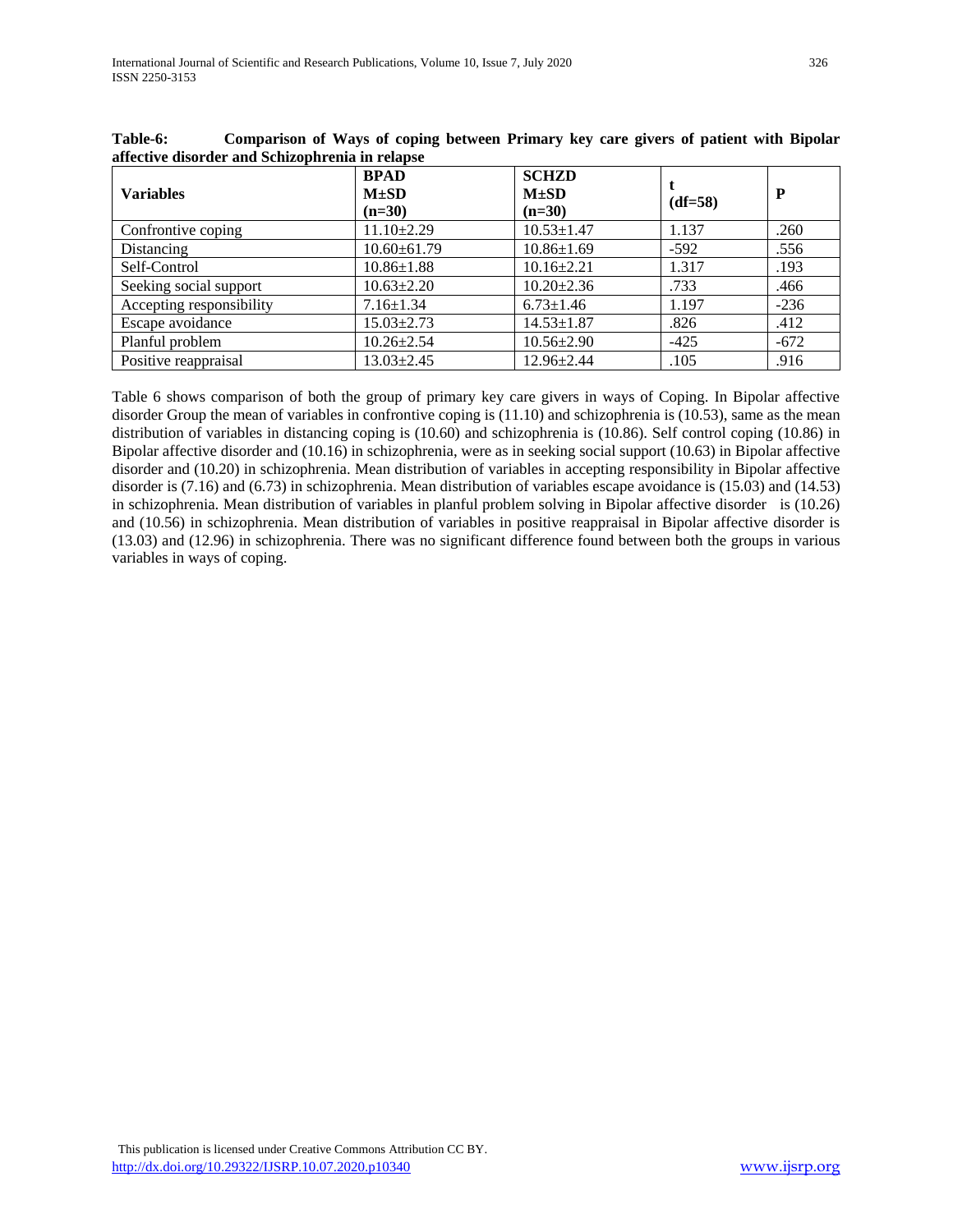|                         | Group                    |                           |         |        |
|-------------------------|--------------------------|---------------------------|---------|--------|
| <b>Variables</b>        | <b>BPAD</b><br>$M\pm SD$ | <b>SCHZD</b><br>$M\pm SD$ |         | P      |
|                         | $(n=30)$                 | $(n=30)$                  | (df=58) |        |
| Emotional Exhaustion    | $10.63 \pm 2.65$         | $10.26 \pm 2.44$          | .556    | $-581$ |
| Personal accomplishment | $9.13 \pm 2.02$          | $9.83 \pm 3.37$           | $-.974$ | .334   |
| Depersonalization       | $10.16 \pm 2.36$         | $10.16 \pm 2.80$          | .000    | 1.000  |

| Table-7: | Comparison on burnout on primary key care givers of patient with Bipolar affective disorder |
|----------|---------------------------------------------------------------------------------------------|
|          | and Schizophrenia in relapse                                                                |

Table 7 shows the comparison of burnout of primary key care givers of patient with bipolar affective disorder and schizophrenia in relapse which consist of 3 domains. High score in each domain indicates more level of burnout functioning in each particular dimension. The mean score variables on emotional exhaustion is (10.63) in bipolar affective disorder and (10.26) in schizophrenia. The mean score variable on personal accomplishment is (9.13) bipolar affective disorder and (9.83) in schizophrenia. There was no significant difference found in both the group in two variables, while the two variables have similar burnout. There is significant difference found on the variables of depersonalization.

#### **Table-8: Comparison on Life event of primary key care givers of patient with Bipolar affective disorder and schizophrenia in relapse**

|                  | Group                |              |           |         |
|------------------|----------------------|--------------|-----------|---------|
| <b>Variables</b> | <b>BPAD</b>          | <b>SCHZD</b> |           |         |
|                  | $M\pm SD$            | $M\pm SD$    | $(df=58)$ |         |
|                  | $(n=30)$             | $(n=30)$     |           |         |
| Life event       | $1345.76 \pm 101.65$ | 2533.56±3303 | .969      | $.050*$ |

 $*P$  value significant at  $< 0.05$  level

Table 8 shows the Comparison on Life event of primary key care givers of patient with Bipolar affective disorder and schizophrenia in relapse. The mean score of primary key care givers of patient with Bipolar affective in relapse is (1345.76±101.65) and the mean score of primary key care givers of patient with schizophrenia in relapse  $(2533.56\pm 3303)$ . There is statistically significant found on both the of primary key care givers (.050\*) at 0.05 level 0f significance, which reveals primary key care givers of both group had stressful life event.

| Table-9: | Comparison on Perceived social support of primary key care givers of patient with Bipolar |
|----------|-------------------------------------------------------------------------------------------|
|          | affective disorder and schizophrenia in relapse                                           |

|                          | Group           |                  |           |      |  |
|--------------------------|-----------------|------------------|-----------|------|--|
| <b>Variables</b>         | <b>BPAD</b>     | <b>SCHZD</b>     |           |      |  |
|                          | $M\pm SD$       | $M\pm SD$        | $(df=58)$ | .263 |  |
|                          | $(n=30)$        | $(n=30)$         |           |      |  |
| Perceived social support | $46.33 \pm 782$ | $48.60 \pm 7.71$ | $-1.130$  |      |  |

Table 9 shows perceived social support of primary key care givers of patient with bipolar affective disorder and schizophrenia in relapse. The mean variables of perceived social support in bipolar affective disorder is (46.33) and (48.60) in schizophrenia. It indicates there is no significant difference found in both the groups.

| Table-10:                                       | Comparison on Subjective well-being of primary key care givers of patient with bipolar |  |  |  |  |  |  |
|-------------------------------------------------|----------------------------------------------------------------------------------------|--|--|--|--|--|--|
| affective disorder and schizophrenia in relapse |                                                                                        |  |  |  |  |  |  |

|                                      | Group                                |                                       |           | p<br>.472<br>.572<br>.847 |
|--------------------------------------|--------------------------------------|---------------------------------------|-----------|---------------------------|
| <b>Variables</b>                     | <b>BPAD</b><br>$M\pm SD$<br>$(n=30)$ | <b>SCHZD</b><br>$M\pm SD$<br>$(n=30)$ | $(df=58)$ |                           |
| General well-being (positive affect) | $6.63 \pm 1.77$                      | $6.33 \pm 1.42$                       | .723      |                           |
| Expectation                          | $7.00 \pm 1.57$                      | $6.76 \pm 1.61$                       | .567      |                           |
| Confidence                           | $7.16 \pm 1.23$                      | $7.10 \pm 1.42$                       | .194      |                           |
| Transcendence                        | $6.83 \pm 1.51$                      | $6.93 \pm 1.91$                       | $-225$    | .823                      |
| Family support group                 | $6.13 \pm 1.77$                      | $5.93 \pm 1.61$                       | .456      | .650                      |

 This publication is licensed under Creative Commons Attribution CC BY. <http://dx.doi.org/10.29322/IJSRP.10.07.2020.p10340> [www.ijsrp.org](http://ijsrp.org/)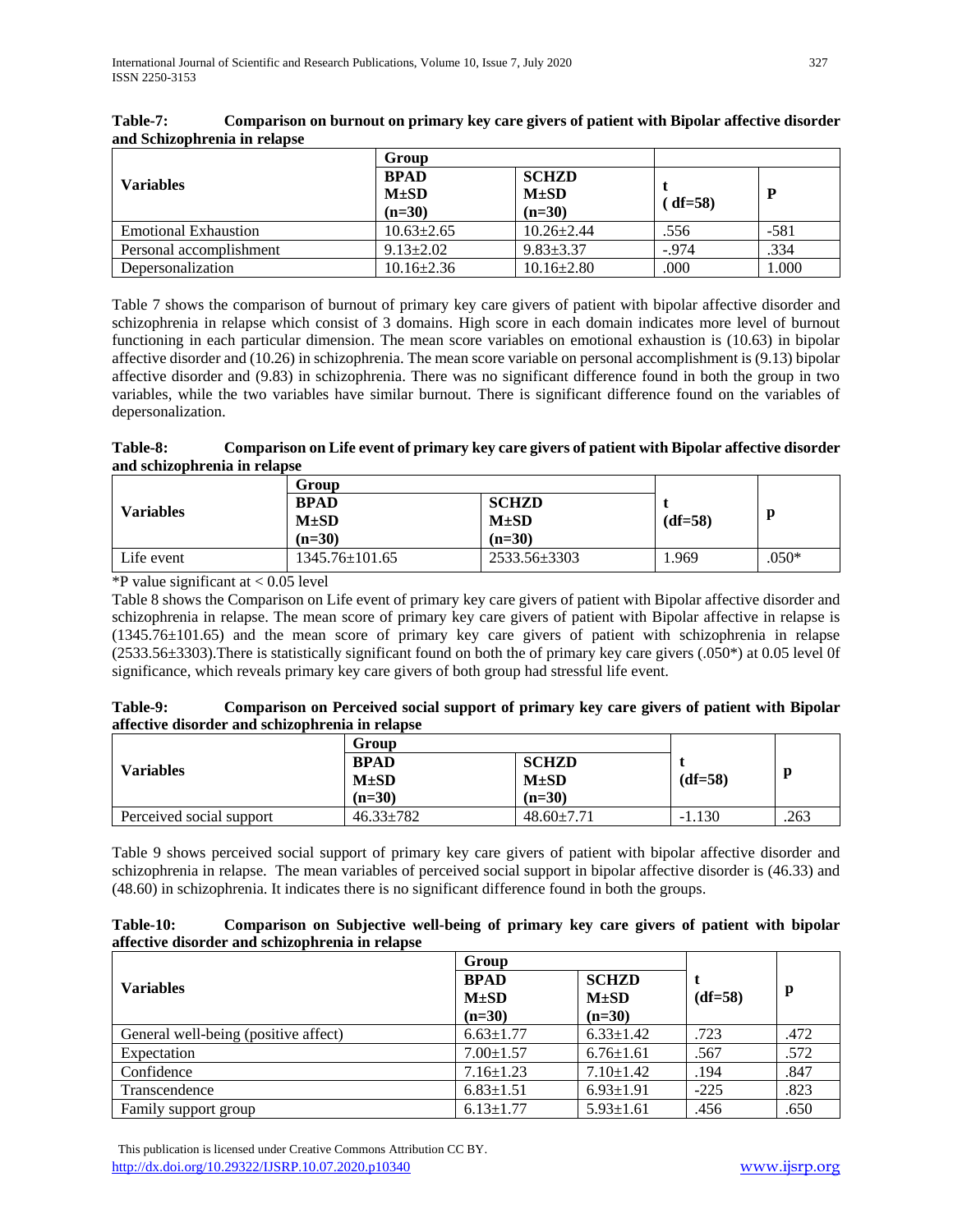| Social support                         | $6.70 \pm 1.72$  | $6.73 \pm 1.76$  | $-074$ | .941 |
|----------------------------------------|------------------|------------------|--------|------|
| Primary group concern                  | $8.80 + 2.41$    | $7.86 \pm 2.20$  | 1.563  | .124 |
| Inadequate mental                      | $14.66 \pm 3.00$ | $14.53 + 4.09$   | .144   | .886 |
| Percieved health                       | $11.86 \pm 2.43$ | $12.53 \pm 3.10$ | $-926$ | .358 |
| Deficiency social contact              | $7.10 \pm 1.49$  | $7.06 \pm 1.68$  | .081   | .936 |
| Geneneral well-being (Negative affect) | $6.43 \pm 1.63$  | $6.73 \pm 2.59$  | $-535$ | .594 |

P=not significant

The table 10 shows the subjective well-being of primary key care givers of patient with bipolar affective disorder and inrelapse. The mean variables of subjective well-being of primary key care givers of patient with bipolar affective disorder in relapse in general well-being is  $(6.63\pm1.77)$  and primary key care givers of patient with schizophrenia is  $(6.33\pm1.42)$ . Primary key care givers of patient with bipolar affective disorder in expectation achievement is  $(7.00\pm1.57)$  and primary key care givers of patient with schizophrenia is  $(6.76\pm1.61)$ . Confidence in coping in of primary key care givers of patient with bipolar affective disorder is  $(7.16\pm1.23)$  and schizophrenia is  $(7.10\pm1.42)$ . Transcendence in bipolar affective disorder is (6.83±1.51) and schizophrenia is (6.93±1.91). Family group support of primary key care givers of patient with bipolar affective disorder is  $(6.13 \pm 1.77)$  and schizophrenia is  $(5.93 \pm 1.61)$ . Social support of primary key care givers of patient with bipolar affective disorder is  $(6.70 \pm 1.72)$  and schizophrenia is (6.73±1.76). Primary group concern of primary key care givers of patient with bipolar affective disorder is  $(8.80\pm2.41)$  and schizophrenia is  $(7.86\pm2.20)$ .

Inadequate mental mastery of primary key care givers of patient with bipolar affective disorder is (14.66±3.00), and schizophrenia is (14.53±4.09). Percievedill support of primary key care givers of patient with bipolar affective disorder is  $(11.86\pm 2.43)$  and schizophrenia is  $(12.53\pm 3.10)$ . Deficiency in social contacts of primary key care givers of patient with bipolar affective disorder is  $(7.10\pm1.49)$  and schizophrenia is  $(7.06\pm1.68)$ . General well being (negative affect) is (6.43 $\pm$ 1.63) and schizophrenia is (6.73 $\pm$ 2.59). There are no significant differences found between the groups.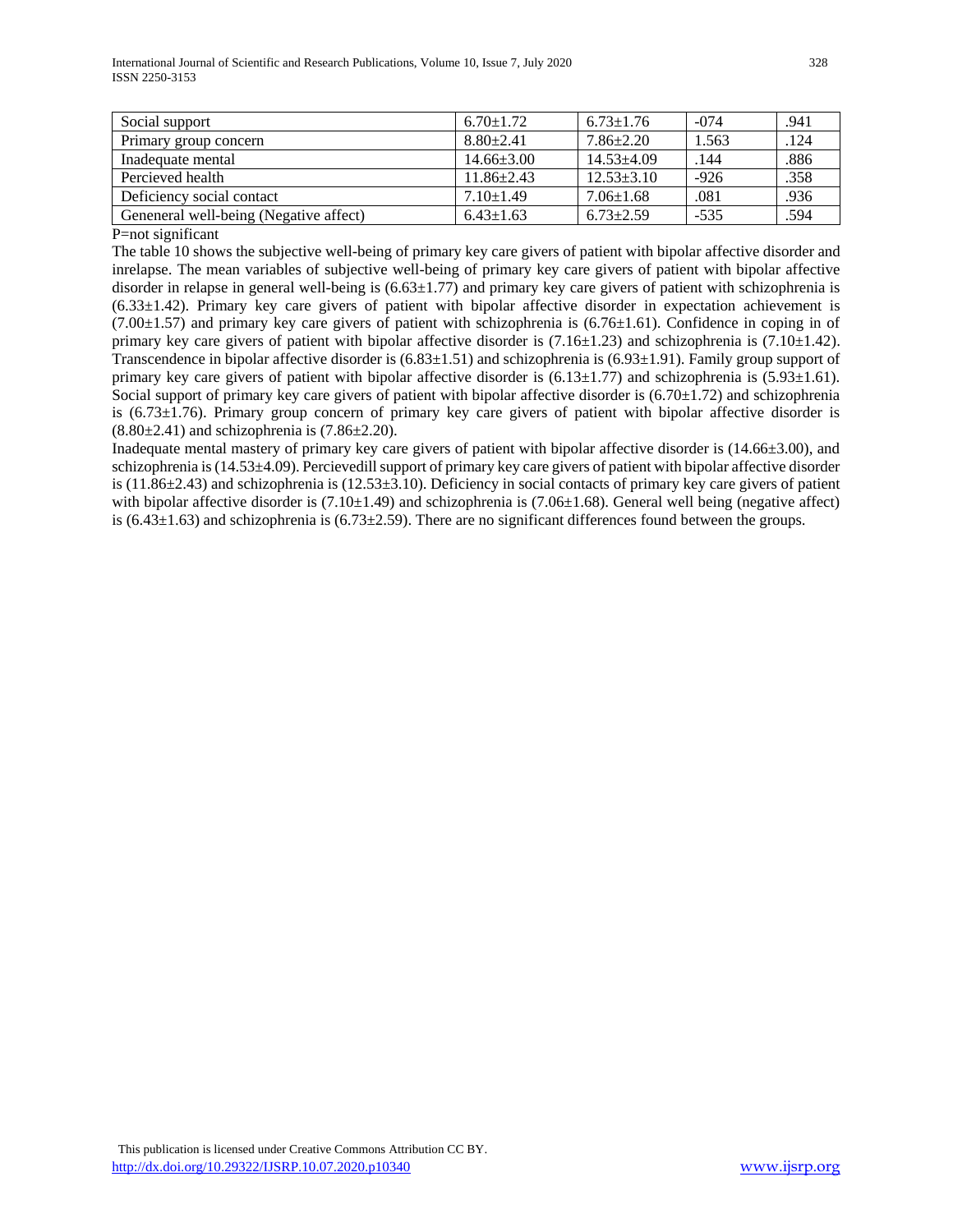| <b>Variables</b> |              | <b>Confrontive</b><br>(WC) | <b>Distancing</b><br>(WC) | <b>Self</b><br>control<br>(WC) | Social<br><b>Seeking</b><br>support $(WC)$ | <b>Accepting</b><br><b>Responsibility</b><br>(WC) | <b>Escape</b><br><b>Avoidance</b><br>(WC) | <b>Planful</b><br>Problem<br>$\text{solving}(WC)$ | <b>Positive</b><br>Reappraisal<br>(WC) |
|------------------|--------------|----------------------------|---------------------------|--------------------------------|--------------------------------------------|---------------------------------------------------|-------------------------------------------|---------------------------------------------------|----------------------------------------|
|                  | r            | $-.294$                    | .271                      | .194                           | .173                                       | .304                                              | $.423*$                                   | .264                                              | $.371*$                                |
| Age              | p            | .115                       | .147                      | .305                           | .360                                       | .102                                              | .020                                      | .159                                              | .043                                   |
| Family Income    | r            | $-.095$                    | .004                      | .217                           | .178                                       | .099                                              | $-.095$                                   | .030                                              | .025                                   |
|                  | p            | .618                       | .982                      | .250                           | .347                                       | .602                                              | .618                                      | .877                                              | .896                                   |
| Duration stay of |              | $-.073$                    | $-.470**$                 | $-.081$                        | $-.149$                                    | $-.134$                                           | .047                                      | $-.026$                                           | $-.091$                                |
| caregiver        | p            | .703                       | .009                      | .672                           | .432                                       | .479                                              | .806                                      | .892                                              | .632                                   |
| no. of<br>Total  | $\mathbf{r}$ | .140                       | .187                      | $-.012$                        | .069                                       | $.392*$                                           | .284                                      | .215                                              | .299                                   |
| family member    | $\mathbf{D}$ | .460                       | .322                      | .951                           | .719                                       | .032                                              | .128                                      | .255                                              | .109                                   |
| <b>YMRS</b>      | $\mathbf{r}$ | .168                       | .168                      | $-129$                         | .020                                       | $-.113$                                           | .112                                      | $-.147$                                           | $-.159$                                |
|                  | p            | .392                       | .392                      | .512                           | .918                                       | .567                                              | .571                                      | .456                                              | .420                                   |
| <b>HAMD</b>      |              | $-1.000**$                 | $1.000**$                 | $1.000**$                      | $-1.000**$                                 | $\cdot^c$                                         | $-1.000**$                                | $1.000**$                                         | $\cdot^{\mathrm{c}}$                   |
|                  | r            | $-.040$                    | $-.137$                   | .200                           | $-.214$                                    | .046                                              | $-.219$                                   | $-.290$                                           | $-.355$                                |
| <b>SOFASS</b>    | p            | .834                       | .469                      | .287                           | .256                                       | .807                                              | .244                                      | .121                                              | $-.054$                                |

**Table-11: Correlation of socio-demographics & clinical Variables with Ways of coping of primary key care givers of patient with in bipolar affective disorder in relapse**

WC=Ways of coping

YMRS=Young mania rating scale

HAM-D=Hamilton depression rating scale

SOFAS= Social occupational functioning scale

\*\*. Correlation is significant at the 0.01 level (2-tailed).

\*. Correlation is significant at the 0.05 level (2-tailed).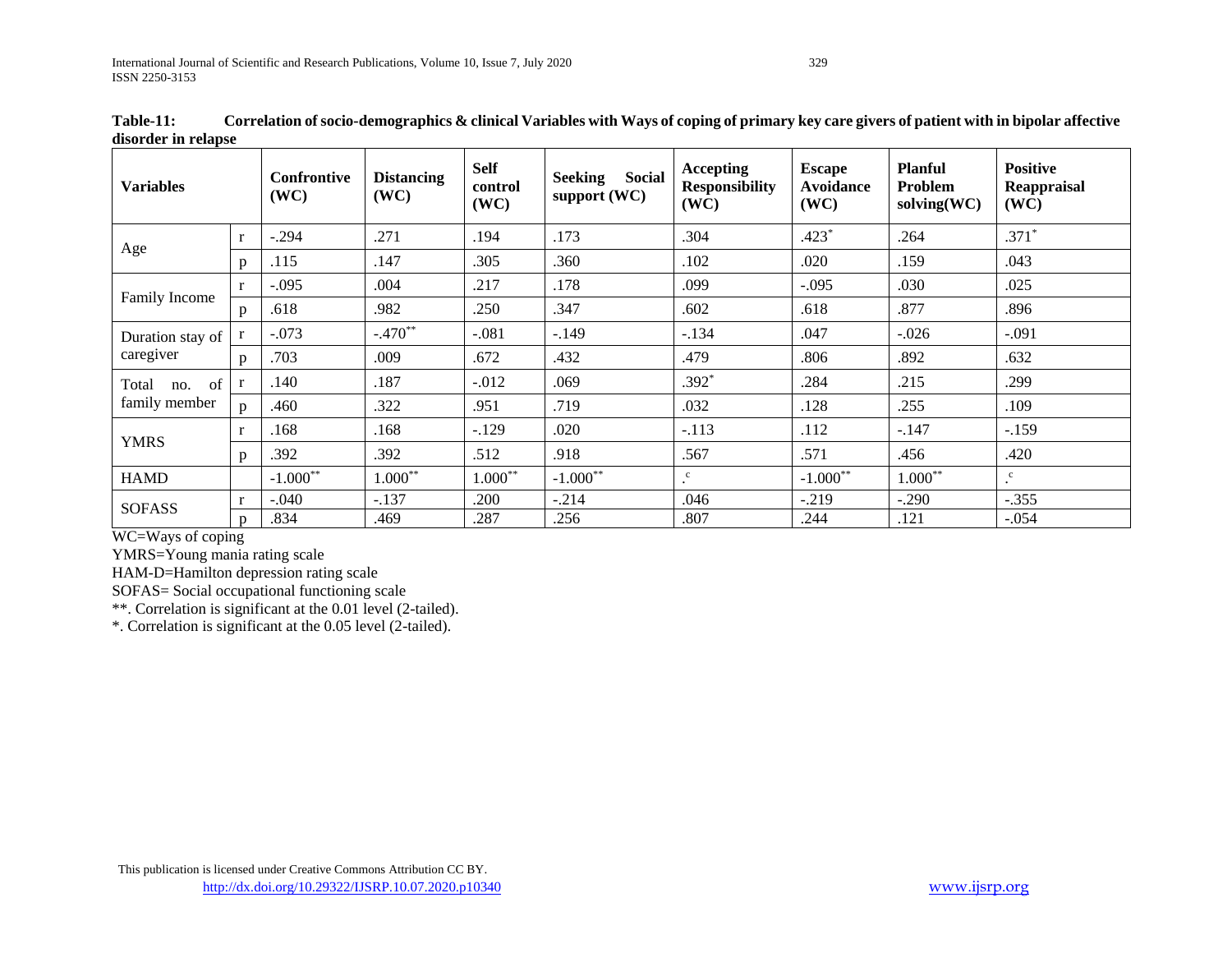The table 11 shows the correlation of socio-demographic variables and ways of coping of primary key care givers of patient with bipolar affective disorder in relapse. Results have shown a significantly positive correlation of age with escape avoidance (r=.423\*) and Positive Reappraisal (r=.371\*) at 0.05 level of significance. Negative correlation have shown in duration of stay with distancing (r=-.470<sup>\*\*</sup>) at 0.01 level of significance. Results have again shown a significantly negative correlation of Hamilton depression rating scale with Confrontive (-1.000\*\*) and Escape Avoidance (-1.000\*\*) at 0.01 level of significance. Positive correlation of Hamilton depression rating scale with Self control (1.000\*\*) andPlanful Problem solving (1.000\*\*) at 0.01 level of significance.

| affective disorder in relapse                                                                                                                                                 |              |                  |                    |           |                  |                                                           |            |            |
|-------------------------------------------------------------------------------------------------------------------------------------------------------------------------------|--------------|------------------|--------------------|-----------|------------------|-----------------------------------------------------------|------------|------------|
|                                                                                                                                                                               |              | <b>Burnout 1</b> | <b>Burnout 2</b>   |           | <b>Burnout 3</b> | LE                                                        | <b>PSS</b> | <b>SWB</b> |
| Age                                                                                                                                                                           | r            | $.419*$          | .003               | $-.020$   |                  |                                                           | $-.101$    | .036       |
|                                                                                                                                                                               | p            | .021             | .989               | .915      |                  | .162                                                      | .596       | .849       |
| Family Income                                                                                                                                                                 | r            | .020             | $-186$             | .090      |                  | $-126$                                                    | $-.094$    | $-.401*$   |
|                                                                                                                                                                               | p            | .917             | .326               | .638      |                  | .507                                                      | .621       | .028       |
| Duration stay of                                                                                                                                                              | $\mathbf{r}$ | $.405*$          | $-.288$            | .014      |                  | $-.206$                                                   | .136       | .125       |
| caregiver                                                                                                                                                                     | p            | .027             | .123               | .942      |                  | .274                                                      | .473       | .509       |
| of<br>Total<br>no.<br>family members                                                                                                                                          | $\mathbf{r}$ | .057             | $-.152$            | $-.251$   |                  | .065                                                      | .168       | .283       |
|                                                                                                                                                                               | p            | .765             | .423               | .181      |                  | .733                                                      | .376       | .130       |
| <b>YMRS</b>                                                                                                                                                                   | r            | .246             | .148               | .135      |                  | .137                                                      | $.477*$    | .304       |
|                                                                                                                                                                               | p            | .206             | .452               | .492      |                  | .486                                                      | .010       | .115       |
| <b>HAMD</b>                                                                                                                                                                   |              | $-1.000**$       | $1.000^{\ast\ast}$ | $1.000**$ |                  | $-1.000**$                                                | $-1.000**$ | $-1.000**$ |
| <b>SOFS</b>                                                                                                                                                                   | r            | $-.104$          | .332               | .291      |                  | $-.268$                                                   | $.369*$    | .068       |
|                                                                                                                                                                               | p            | .584             | .073               | .118      |                  | .153                                                      | .045       | .722       |
| WC=Ways of coping<br>YMRS=Young mania rating scale<br>HAM-D=Hamilton<br>SOFAS= Social occupational functioning scale<br>B1=Emotional exhaustion<br>B2=Personal Accomplishment |              |                  |                    |           | LE=Life event    | PSS=Perceived Social support<br>SWB=Subjective well-being |            |            |
| B3=Depersonalization                                                                                                                                                          |              |                  |                    |           |                  |                                                           |            |            |

| Table 12:                                                                                                | Correlation of socio-demographics & clinical variables with Burnout, stressful life events, |  |  |  |  |  |
|----------------------------------------------------------------------------------------------------------|---------------------------------------------------------------------------------------------|--|--|--|--|--|
| perceived social support and subjective well- being with primary key care givers of patient with bipolar |                                                                                             |  |  |  |  |  |
| affective disorder in relapse                                                                            |                                                                                             |  |  |  |  |  |

\*\*. Correlation is significant at the 0.01 level (2-tailed).

\*. Correlation is significant at the 0.05 level (2-tailed).

Table 12 shows the correlation of socio-demographics and clinical variables of primary key care givers of patient with bipolar affective disorder in relapse. The table shows the result of significantly positive correlation of age with emotional exhaustion (B1) at 0.05 level of significance. The result have shown significantly negative correlation of duration stay of caregiver with emotional exhaustion  $(B1)$ ,  $(r=405^*)$  at 0.05 level of significance. Young mania rating scale have significantly positive correlation with perceived social support  $(r=.477*)$  at 0.05 level of significance. The result again shows the significant negative correlation of Hamilton depression rating scale with emotional exhaustion (B1),( r=-1.000\*\*), life event (-1.000\*\*), perceived social support (-1.000\*\*) and subjective well-being (-1.000\*\*) at 0.01 level of significance. The significant positive correlation have shown on Hamilton depression rating scale with Personal Accomplishment (B2),  $(1.000^{**})$  and Depersonalization (B3),  $(1.000^{**})$  at 0.01 level of significance. The significant positive correlation of social occupational functioning is shown with perceived social support (.369\*) at 0.05 level of significance.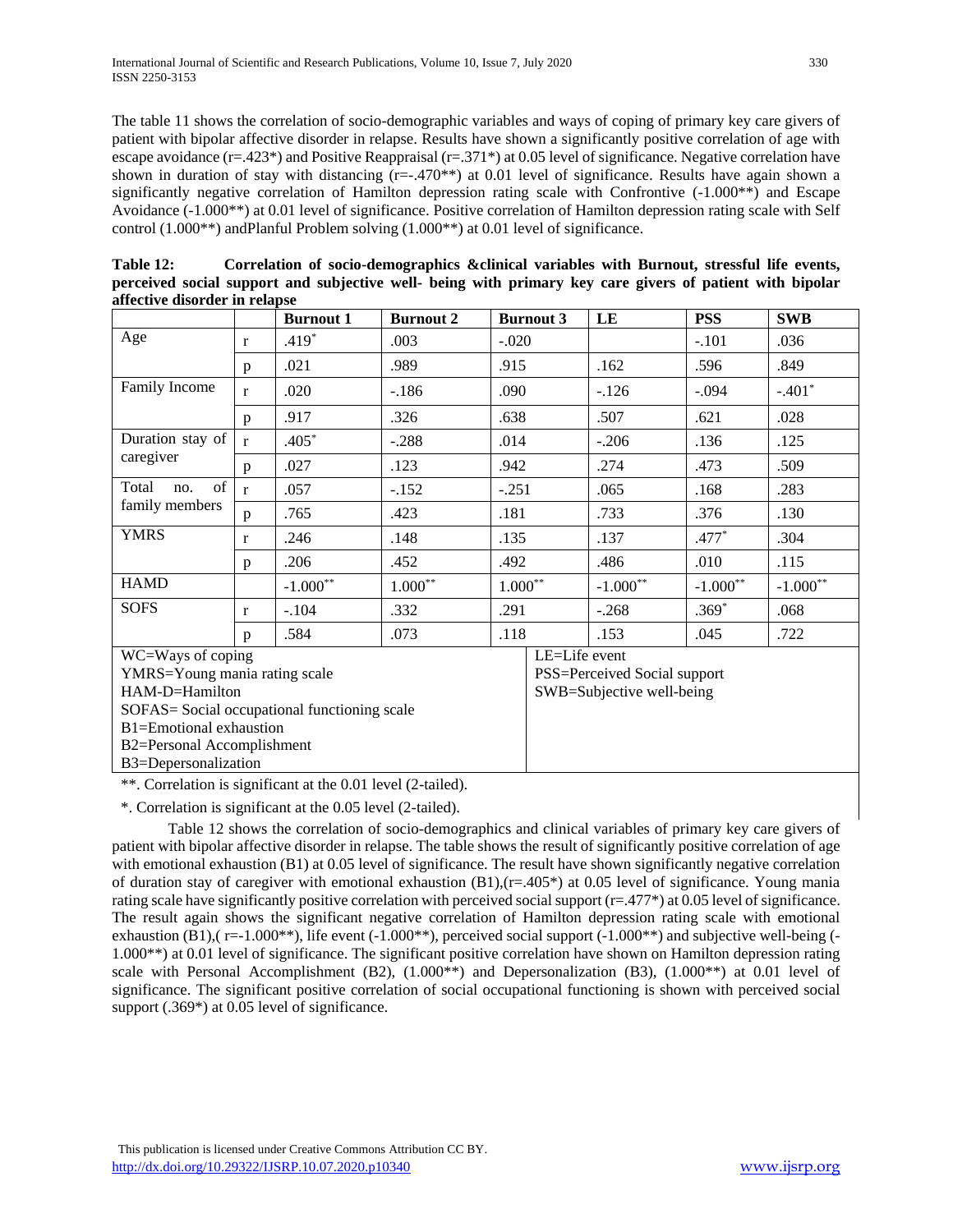| relapse                                                                                 |              |                     |                           |                         |                                |                                                   |                                           |                                                |                                        |
|-----------------------------------------------------------------------------------------|--------------|---------------------|---------------------------|-------------------------|--------------------------------|---------------------------------------------------|-------------------------------------------|------------------------------------------------|----------------------------------------|
|                                                                                         |              | Confrontive<br>(WC) | <b>Distancing</b><br>(WC) | Self<br>control<br>(WC) | Seeking Social<br>support (WC) | <b>Accepting</b><br><b>Responsibility</b><br>(WC) | <b>Escape</b><br><b>Avoidance</b><br>(WC) | <b>Planful Problem</b><br>$\text{solving}(WC)$ | <b>Positive</b><br>Reappraisal<br>(WC) |
| Age                                                                                     | $\mathbf R$  | $-.008$             | .142                      | .320                    | $-.003$                        | .057                                              | .102                                      | .005                                           | .115                                   |
|                                                                                         | P            | .966                | .453                      | .084                    | .989                           | .766                                              | .593                                      | .978                                           | .546                                   |
| Family Income                                                                           | $\mathbb{R}$ | .167                | .206                      | $-.377*$                | $-.137$                        | .249                                              | .037                                      | $-.375*$                                       | $.443*$                                |
|                                                                                         | P            | .396                | .293                      | .048                    | .488                           | .202                                              | .851                                      | .049                                           | .018                                   |
| Duration stay of                                                                        | $\mathbf R$  | $-.094$             | $-.171$                   | $-.088$                 | .308                           | .018                                              | $-.063$                                   | $-.297$                                        | $-.121$                                |
| caregiver                                                                               | P            | .622                | .365                      | .643                    | .098                           | .925                                              | .742                                      | .111                                           | .525                                   |
| of<br>Total<br>no.<br>family members                                                    | $\mathbf R$  | $-.098$             | $-.037$                   | .063                    | .216                           | .083                                              | $-.252$                                   | $-.203$                                        | $-.434*$                               |
|                                                                                         | P            | .608                | .847                      | .741                    | .252                           | .663                                              | .178                                      | .281                                           | .016                                   |
| <b>PS</b>                                                                               | R            | .053                | $-.003$                   | $-.341$                 | $-0.015$                       | $-.032$                                           | .004                                      | .025                                           | $-.074$                                |
|                                                                                         | P            | .780                | .988                      | .065                    | .939                           | .866                                              | .984                                      | .895                                           | .698                                   |
| <b>NS</b>                                                                               | R            | $-.033$             | $-.262$                   | .054                    | $-.289$                        | $-.284$                                           | .100                                      | .346                                           | $-.026$                                |
|                                                                                         | P            | .861                | .162                      | .775                    | .122                           | .128                                              | .598                                      | .061                                           | .893                                   |
| <b>GP</b>                                                                               | $\mathbf R$  | $-166$              | .054                      | .156                    | $-.213$                        | .010                                              | .051                                      | $-.018$                                        | .013                                   |
|                                                                                         | P            | .381                | .778                      | .411                    | .257                           | .957                                              | .789                                      | .926                                           | .946                                   |
| <b>SOFS</b>                                                                             | R            | $-.176$             | $-.064$                   | $-.085$                 | $-.154$                        | $-.185$                                           | $-.069$                                   | .216                                           | $-.284$                                |
|                                                                                         | $\mathbf{P}$ | .351                | .737                      | .654                    | .417                           | .327                                              | .716                                      | .252                                           | .128                                   |
| WC=Ways of coping<br>PS=Positive syndrome<br>NS=Negative syndrome<br>$70.7 \t1.1 \t1.1$ |              |                     |                           |                         |                                |                                                   |                                           |                                                |                                        |

**Table-13: Correlation of socio-demographics & clinical variables with Ways of coping of primary key care givers of patient with schizophrenia in relapse**

GS=General psychopathology

SOFS=Social occupational functioning scale

\*. Correlation is significant at the 0.05 level (2-tailed).

\*\*. Correlation is significant at the 0.01 level (2-tailed).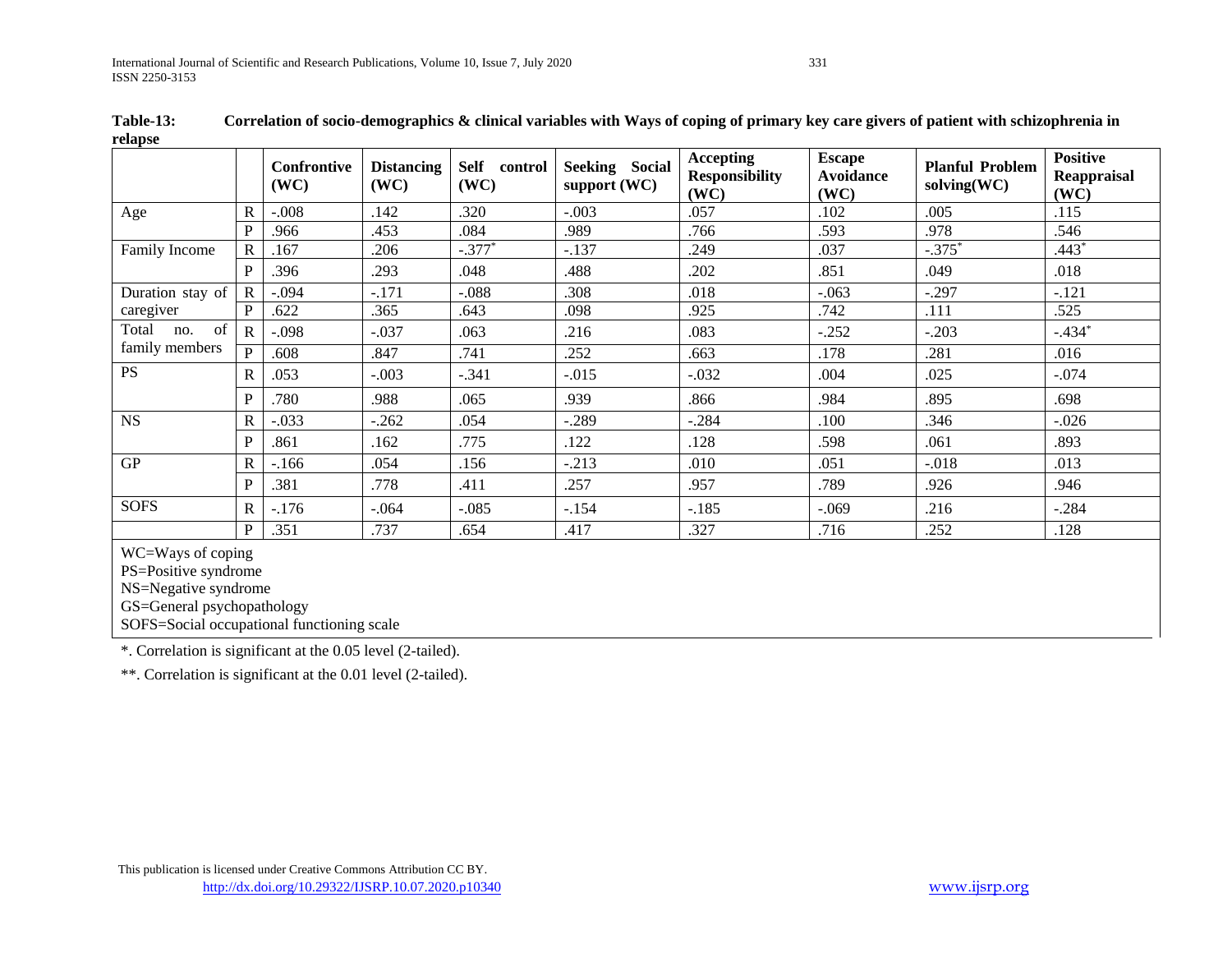International Journal of Scientific and Research Publications, Volume 10, Issue 7, July 2020 332 ISSN 2250-3153

Table 13 shows the correlation of socio-demographics and ways of coping of primary key care givers of Patient with schizophrenia in relapse. Significantly negative correlation have shown on family income with Self-control (r=-.377\*), Planful Problem solving (r=- .375\*) at 0.05 level of significance and family income is positive correlation with Positive Reappraisal (.443\*) at 0.05 level of significance. The total no. of family members have negatively significance with Positive Reappraisal (.443\*) at 0.05 level of significance.

| Table-14: | Correlation of socio-demographics & clinical characteristic with Burnout, stressful life events, perceived social |
|-----------|-------------------------------------------------------------------------------------------------------------------|
|           | support and subjective well- being with primary key care givers of patient with schizophrenia in relapse          |

| rrom man mang                 |              | <b>Burnout 1</b>                           | $\frac{1}{2}$ $\frac{1}{2}$ $\frac{1}{2}$ $\frac{1}{2}$ $\frac{1}{2}$ $\frac{1}{2}$ $\frac{1}{2}$ $\frac{1}{2}$ $\frac{1}{2}$ $\frac{1}{2}$ $\frac{1}{2}$ $\frac{1}{2}$ $\frac{1}{2}$ $\frac{1}{2}$ $\frac{1}{2}$ $\frac{1}{2}$ $\frac{1}{2}$ $\frac{1}{2}$ $\frac{1}{2}$ $\frac{1}{2}$ $\frac{1}{2}$ $\frac{1}{2}$<br><b>Burnout 2</b> | Burnout3                     | LE      | <b>PSS</b> | <b>SWB</b> |
|-------------------------------|--------------|--------------------------------------------|-----------------------------------------------------------------------------------------------------------------------------------------------------------------------------------------------------------------------------------------------------------------------------------------------------------------------------------------|------------------------------|---------|------------|------------|
| Age                           | $\mathbf{r}$ | $-.287$                                    | $-.032$                                                                                                                                                                                                                                                                                                                                 | .300                         | .277    | .063       | .205       |
|                               | p            | .124                                       | .868                                                                                                                                                                                                                                                                                                                                    | .107                         | .138    | .740       | .276       |
| Family                        | $\mathbf{r}$ | $.403*$                                    | $.461*$                                                                                                                                                                                                                                                                                                                                 | $-.269$                      | $-.157$ | .145       | $-.662**$  |
| income                        | p            | .033                                       | .014                                                                                                                                                                                                                                                                                                                                    | .166                         | .424    | .461       | .000       |
| Duration stay<br>of caregiver | $\mathbf{r}$ | $-.037$                                    | $-.058$                                                                                                                                                                                                                                                                                                                                 | .062                         | $-.044$ | $.365*$    | $-.130$    |
|                               | $\mathbf{p}$ | .845                                       | .761                                                                                                                                                                                                                                                                                                                                    | .745                         | .816    | .047       | .494       |
| Total no. of                  | $\mathbf{r}$ | .011                                       | .221                                                                                                                                                                                                                                                                                                                                    | .301                         | .131    | $-.139$    | .008       |
| family<br>members             | p            | .955                                       | .240                                                                                                                                                                                                                                                                                                                                    | .106                         | .489    | .464       | .967       |
| <b>PS</b>                     | $\mathbf{r}$ | $-.256$                                    | .003                                                                                                                                                                                                                                                                                                                                    | $.435*$                      | .039    | .261       | $-.190$    |
|                               | $\mathbf{p}$ | .172                                       | .988                                                                                                                                                                                                                                                                                                                                    | .016                         | .840    | .164       | .314       |
| <b>NS</b>                     | $\mathbf{r}$ | $-.177$                                    | $-.089$                                                                                                                                                                                                                                                                                                                                 | .072                         | $-.033$ | $-.366*$   | $-.003$    |
|                               | p            | .349                                       | .639                                                                                                                                                                                                                                                                                                                                    | .706                         | .861    | .047       | .987       |
| GP                            | $\mathbf{r}$ | .164                                       | $-.184$                                                                                                                                                                                                                                                                                                                                 | $-.295$                      | $-.018$ | $-.385*$   | .163       |
|                               | $\mathbf{p}$ | .385                                       | .331                                                                                                                                                                                                                                                                                                                                    | .113                         | .925    | .036       | .389       |
| <b>SOFS</b>                   | $\mathbf{r}$ | $-.326$                                    | $-.285$                                                                                                                                                                                                                                                                                                                                 | .248                         | $-.147$ | $-.271$    | .059       |
|                               | p            | .079                                       | .126                                                                                                                                                                                                                                                                                                                                    | .186                         | .440    | .148       | .755       |
| PS=Positive syndrome          |              |                                            |                                                                                                                                                                                                                                                                                                                                         | LE=Life event                |         |            |            |
| NS=Negative syndrome          |              |                                            |                                                                                                                                                                                                                                                                                                                                         | PSS=Perceived Social support |         |            |            |
| GS=General psychopathology    |              |                                            |                                                                                                                                                                                                                                                                                                                                         | SWB=Subjective well-being    |         |            |            |
|                               |              | SOFS=Social occupational functioning scale |                                                                                                                                                                                                                                                                                                                                         |                              |         |            |            |
| B1=Emotional exhaustion       |              |                                            |                                                                                                                                                                                                                                                                                                                                         |                              |         |            |            |
| B2=Personal Accomplishment    |              |                                            |                                                                                                                                                                                                                                                                                                                                         |                              |         |            |            |
| B3=Depersonalization          |              |                                            |                                                                                                                                                                                                                                                                                                                                         |                              |         |            |            |

\*. Correlation is significant at the 0.05 level (2-tailed).

\*\*. Correlation is significant at the 0.01 level (2-tailed).

Table 14 shows the correlation of socio-demographics and clinical variables of primary key care givers of patient with schizophrenia in relapse. Results have shown a significantly positive correlation of family income with emotional exhaustion (B1) ,(r=.403\*) and personal accomplishment (B2),(r=.461\*)at 0.05 level of significance. Family income is negatively significance with subjective well being (r=-.662 $**$ ) at 0.01 level of significance. Also the result have shown significantly positive correlation of duration of stay of primary key caregivers with perceived social support is  $(r=.365*)$  at 0.05 level of significance. The positive syndrome (PANSS) is significantly positive correlation with personal accomplishment  $(B=2)$ ,  $(.435*)$  at 0.05 level of significance. The negative syndrome (PANSS) is significantly shown negative correlation with perceived social support (-.366\*\*) at 0.01 level of significance. As general psychopathology has shown negative correlation with perceived social support (r=-.385\*) at 0.05 level of significance.

## VI. DISCUSSION

## **GENERAL CONSIDERATIONS**

The present study was conducted to assess stressful life events, coping, social support, subjective well-being and burnout in primary key care givers of patients with schizophrenia and bipolar affective disorders in relapse, as compared within key care givers. Based on findings from literature and behavioral perception in general, it was hypothesized that there would be no difference in both groups. Generally, we expected to observe a relation in the stressful life events, coping, social support, subjective well-being and burnout in primary key care givers of patients with schizophrenia and bipolar affective disorders in relapse. So, it was hypothesized that there will be no significant correlation between selected variables.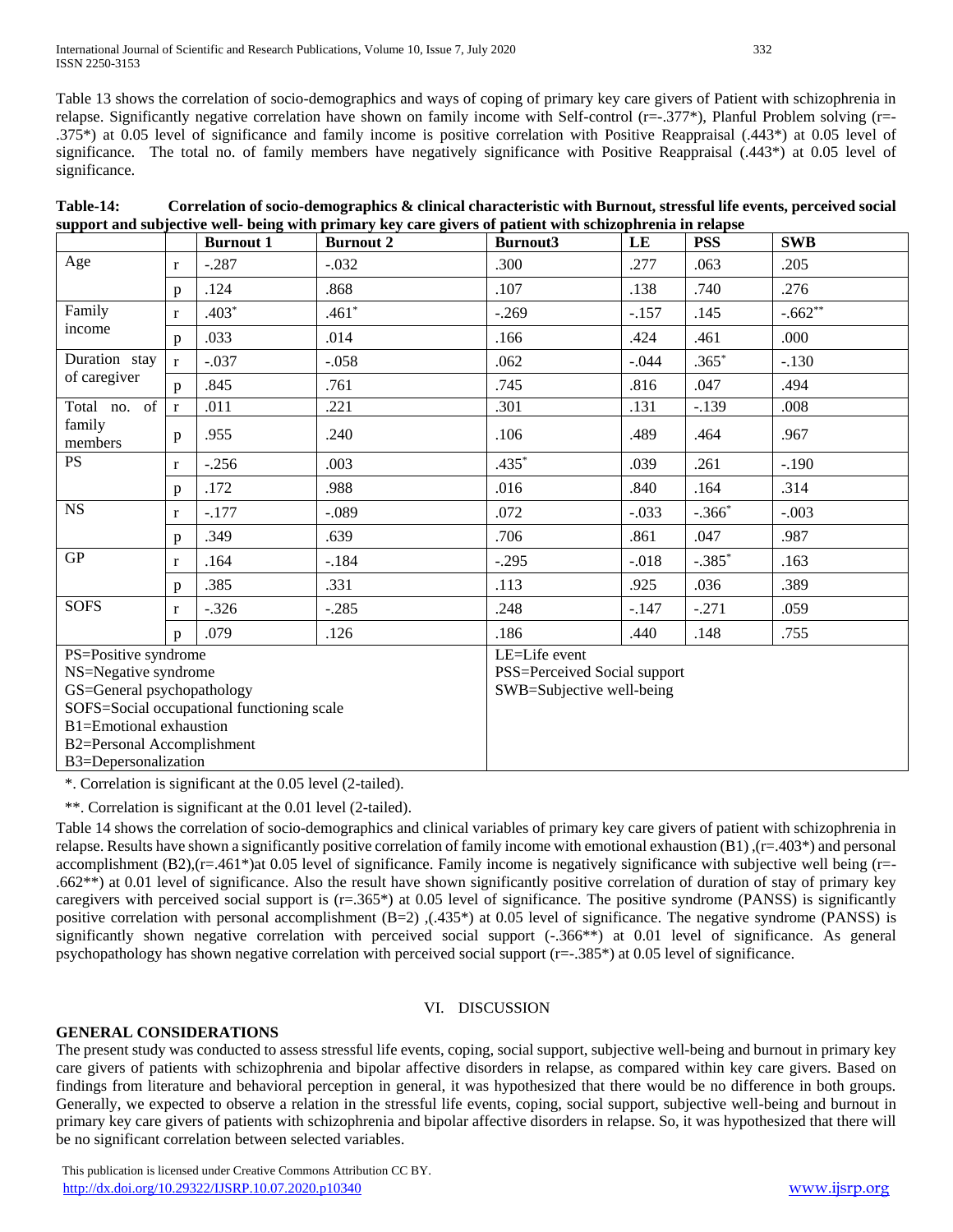For the study sixty primary key care givers with inpatient/outpatient department from Central Institute of Psychiatry Ranchi, Jharkhand who fulfilled the inclusion & exclusion criteria were taken up for the study. All participants were explained about the aims, objective and purpose of the study to take their consent. They were also informed about the confidentiality of the information provided and given opportunity to participate or refuse to participate. Following this the questionnaires/scales were administered.

#### VII. METHODOLOGICAL CONSIDERATION

#### **DESCRIPTION OF THE SCALES**

# **Positive and negative syndrome scale (PANSS) (x, et al. 1987):**

The PANSS, developed by SR Kay et al. is a 30-item rating scale that is specifically developed to assess individuals with schizophrenia and is used widely in research settings. One of the study done on these scale found that he Positive and Negative Syndrome Scale and General Psychopathology (PANSS) - developed to assess the severity of symptoms and measure general psychopathology and drugrelated change is one of the most widely used instruments to evaluate psychotic symptom( Cinthia H. Higuchi et al 2014). Studies done by researcher revealed that it is well characterized and standardized techniques are a clear prerequisite for meaningful study of these syndromes, their relationship to other features of schizophrenia, and their response to medication (Stanby R, key et al 2014). Another researcher revealed about the scale that it has good reliability and validity, the positive and negative subscales are used to differentiate between positive and negative schizophrenia (Niranjan Prasad et al 2016).

## **Young mania rating scale (YMRS- x, et al., 1978):**

Developed by RC Young et al, at the year 1978, is probably the most frequently utilized rating scale to assess the manic symptoms. One of the study done onsensor motor gating deficits in bipolar disorder Patients with Acute Psychotic Mania the researcher found that psychosis on the Young Mania Rating scale (thought content) was revealed, such that the degree of disturbed thinking the lower the level (William et al,2001).Other studies revealed that YMRS used to derive clinically meaningful information about mood disorders (Barbara L. Gracious et al 2002) . The studies found that YMRS scale has high reliability and validity coefficients (Vilela et al 2005).

#### **Hamilton Depression rating scale (x, 1960):**

Since its development in 1960 by Dr. Max. Hamilton of the University of Leeds, England, the scale has been widely used in clinical practice and become a standard in pharmaceutical trials. The researcher found that the scale has significant and qualitative findings out the result (Joseph et al 1998). In the studies found that the Hamilton depression scale has been the standard for the assessment of depression for more than 40 years and it is also a policy makers charged with the task of providing standards to evaluate treatment outcomes in depression are faced with three possible solutions: retain, revise, or reject,(R. Michael et al ,2004). Also the researcher found that the scale is known to be considered the gold standard for assessing severity of depression and is widely used in research field, (Barry A et al, 2010).

## **Life event scale:**

Life event scale (The University of Texas at El Paso) is adapted from Holmes and Rabe in the year 1967. It has a 43-item questionnaire containing a wide range of stressful life events and incidents in normal life. The past studies found that people experiencing serious illnesses also had high scores on the Life Event Scale (Rabe 1967). Another studies done on this scale revealed that finding affirms the accomplishment of original intent, to construct an instrument suitable for obtaining reports of characteristic experiences from persons (Mardihorwitz et al (1979).The researcher found in their studies that scale is associated to Social Readjustment Rating Scale which gives the consensual weights for life events occurred (Rahe, Lundberg, Theorell, & Bennett, 1971).

## **Ways of coping (Revised) (x, & y, 1985):**

The Ways of Coping is been developed by (Lazarus and folkman 1985), containing a wide range of thoughts and acts that people use to deal with the internal and/or external demands of specific stressful encounters. The researcher has found the scale have tested its constructs through exploratory factor analyse y (Abramovitch, Schreier, &Koren, 2000; Howells & Stewart, 2003; Latack&Havlovic, 1992). The scale evaluate the finding coping strategies are related to stress levels (Evers, Kraaimaat, Geenen, and Bijlsma ,1997). The researcher found that problem focused coping strategies were negatively related to stress level and health (Caligiuri 2005) . Another researcher found that scale provides validity evidence for alpha coefficients (Folkman& Lazarus, 1980, 1985).

## **Social occupational functioning scale (SOFS) (x, et al, 2005):**

The SOFS was developed by (Nirmal .s et al, 2005) is a new scale that differs from the Global Assessment of Functioning (GAF) scale in that it focuses exclusively on the individual's level of social and occupational functioning and is not directly influenced by the overall severity of the individual's psychological symptoms. The studies done by researcher found that scale has comprehensive, easy to administer measure of social functioning for use in busy clinical settings and it has adequate psychometric properties in terms of reliability and validity. It also focuses only on functioning and does not include symptom assessment (Nirmalsaras et al. 2005). The researcher found that scale focuses only on functioning and does not include symptom assessment N.Saras et al 2006). The scale has a brief, yet comprehensive, easy to administer measure of social functioning for use in busy clinical settings. It has adequate psychometric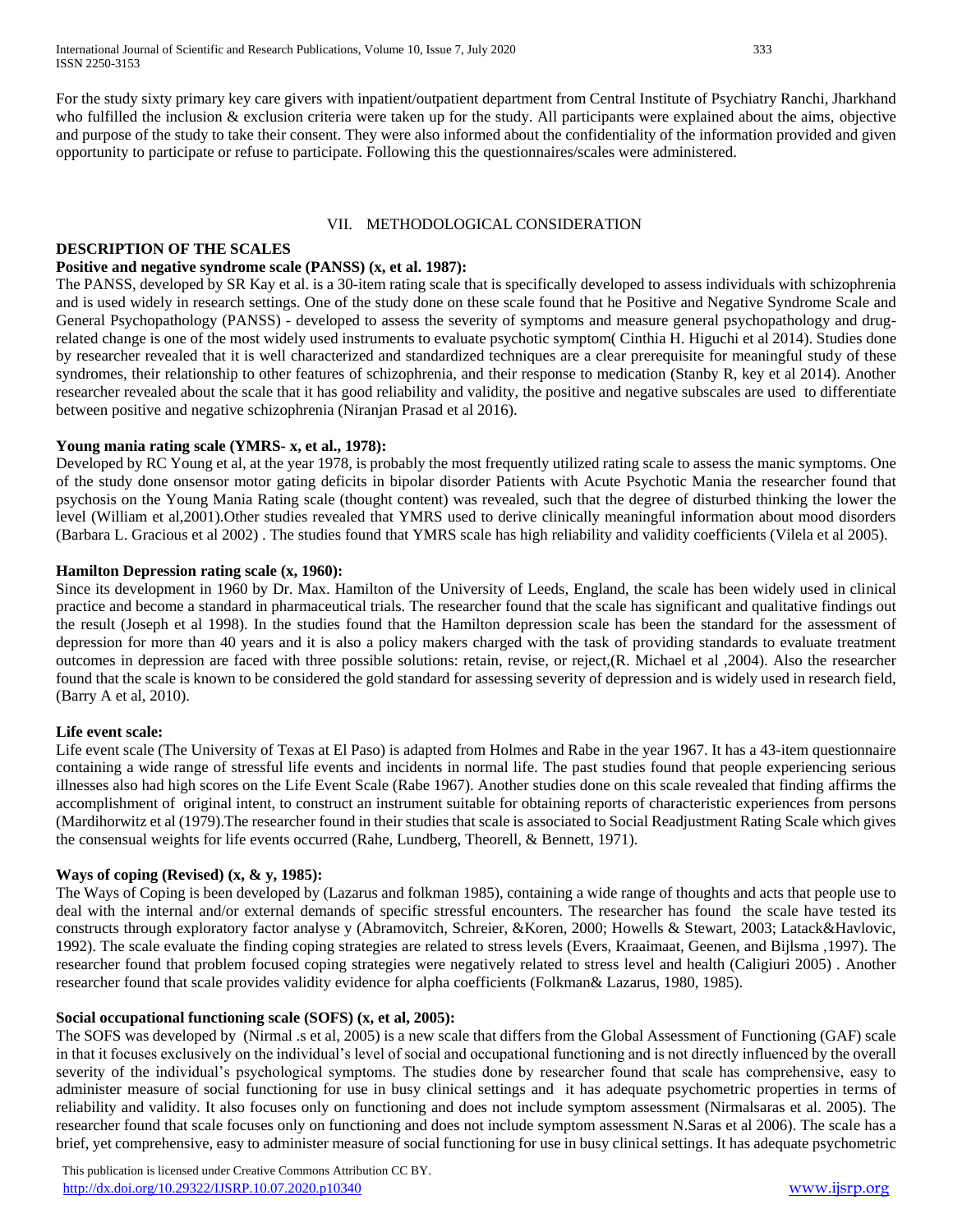properties in terms of reliability and validity. Exploratory factor analysis revealed a three-factor structure comprising of adaptive living skills, social appropriateness and interpersonal skills, accounting for 59% of the variance in total SOFS score(Roa k et al 2006).

# **Maslach Burnout Inventory (x and y, 1981):**

Maslach and Jackson in the year (1981) developed this scale. The MBI is a widely used self-rating scale for measuring hypothetical aspects of burnout syndrome. It consists of representing three aspects (emotional, exhaustion, depersonalization and personal accomplishment). Reliability MBI subscales 0.50 to 0.82. The researcher found that scale has a standard measure of occupational burnout and has been significantly correlated with other measures of job burnout, job stress, and other indices of job satisfaction and performance (Brookings, Bolton, Brown &McEvoy, 1985; Jackson, Schwab, & Schuler, 1986; Maslach& Jackson, 1981).

Another studies researcher found that measures of various outcomes that had been hypothesized to be related to burnout. All three sets of correlations provided substantial evidence for the validity of the MBI(Christina and susane 1981).

# **Multidimensional Scale of Perceived Social Support (x,et.al, 1988):**

(Multidimensional Scale of Perceived Social Support MSPSS) was developed by (Zimet et al, 1988): The Multidimensional Scale of perceived social Support is a 12-item, uni-dimensional tool to measure how one perceive social support system, including an individual's source of social support (i.e., family, friends & significant others). The past studies revealed about scale that it demonstrated excellent internal consistency including construct validity (Kee- Lee Chou 1999).The researcher also found that high levels of perceived social support were associated with low levels of depression (Gregory et al, 2010). Another research also found that the scale has nternal consistency reliability, measurement invariance, and differential correlates of the Multidimensional Scale of Perceived Social Support (MSPSS; Zimet, Dahlem, Zimet, & Farley, 1988).

# **Subjective well-being scale (x and y, 1992):**

The subjective well-being inventory was developed by (Sell.H and Nagpal.R.1992), is an inventory that has eleven dimensions. In the studies done on these scale the researcher found that it has high inter-rater reliability, inter-scores reliability, and test-retest reliability also highly significant and satisfactory in validity., (Patil, M.S. and Haloyal, P.S 1999). Another studies found that the scale points out the need for a thorough conceptual mapping process as exemplified (M.E Sharpe et al 1994). Researcher found that scales revealed that people interpret them as cardinal, and intend to provide responses that reflect this as accurately as possible (Van Praag 1991; Parducci 1995; Schwartz 1995).

#### **Socio-demographic Characteristics DISCRETE VARIABLES:**

In the present study there were two groups: Primary key care givers of patients with schizophrenia and primary key care givers of patient with bipolar affective disorder. Sixty primary key care givers with patients were selected. The two groups were compared along important socio demographic variables like age, gender, marital status, religion, and education, and occupation, total no. of family members, duration stay of care givers, habitat, presence and absence of medical/psychiatric illness. The discrete variable of sex on both the group, male 18(51.4%) in bipolar affective disorder and 17(48.6%) in schizophrenia and female 12(48.0%) in bipolar affective disorder and 13(52.0%) in schizophrenia. The males were almost twice as high as females reasons being cultural issues and stigma (Jayakrishna et al 2018). In the variables of marital status of both the group married in bipolar affective disorder patient 18(97.2%) and in schizophrenia 21(53.8%), unmarried in bipolar affective disorder in 4(36.4%) and in schizophrenia 7(63.6%), were as in single patient in bipolar affective disorder 8(80.0%) and 2(20.0%) in schizophrenia patient. In the past studies researcher has found that 66% of the subjects were married where in marriage is a social norm and divorce is not very common (Evid, 2018). In our study Hindu religion has higher majority 24(50.0%) in bipolar affective disorder in relapse and schizophrenia in relapse 24(50.0%) than muslim in bipolar affective disorder in relapse 4(40.0%) and schizophrenia in relapse is 6(60.0%) and Christian in bipolar affective disorder in relapse 2(100.0%) and schizophrenia in relapse 0(0.0%). In other study revealed that Hindus were maximum (73.4%) ,(Maryy H et al 2005). In our present study also revealed that hindu religion was maximum in number, and perhaps this might be due to the existence of the Institute in the heart of a Hindu dominated area. There were no significant differences found on the both group.

On socio demographic variables chi-square test shows that the two groups do not differ significantly on age, givers, habitat, presence and absence of medical/psychiatric illness. (Refer table 2).This shows that both the groups have similar socio-demographic characteristics. Though findings reveal that majority of the respondents in both groups were males.

In the variables of duration of stay of caregivers of patient with bipolar affective disorder (22.83±9.21) and stay of caregivers of patient with schizophrenia (18.83±7.87). In past studies found that about 50%–90% of people with chronic psychiatric illness live with their families or friends and informal caregivers provide an important service(Gater et al., 2014). Another studies revealed that about 25%– 50% of people with schizophrenia stay with their families after being discharged from the hospital and depend on the assistance and care of their families, depend on the family for care provision (S. Chan, 2011).

## **Comparison of Ways of coping between Primary key cares givers of patient with bipolar affective disorder and Schizophrenia in relapse**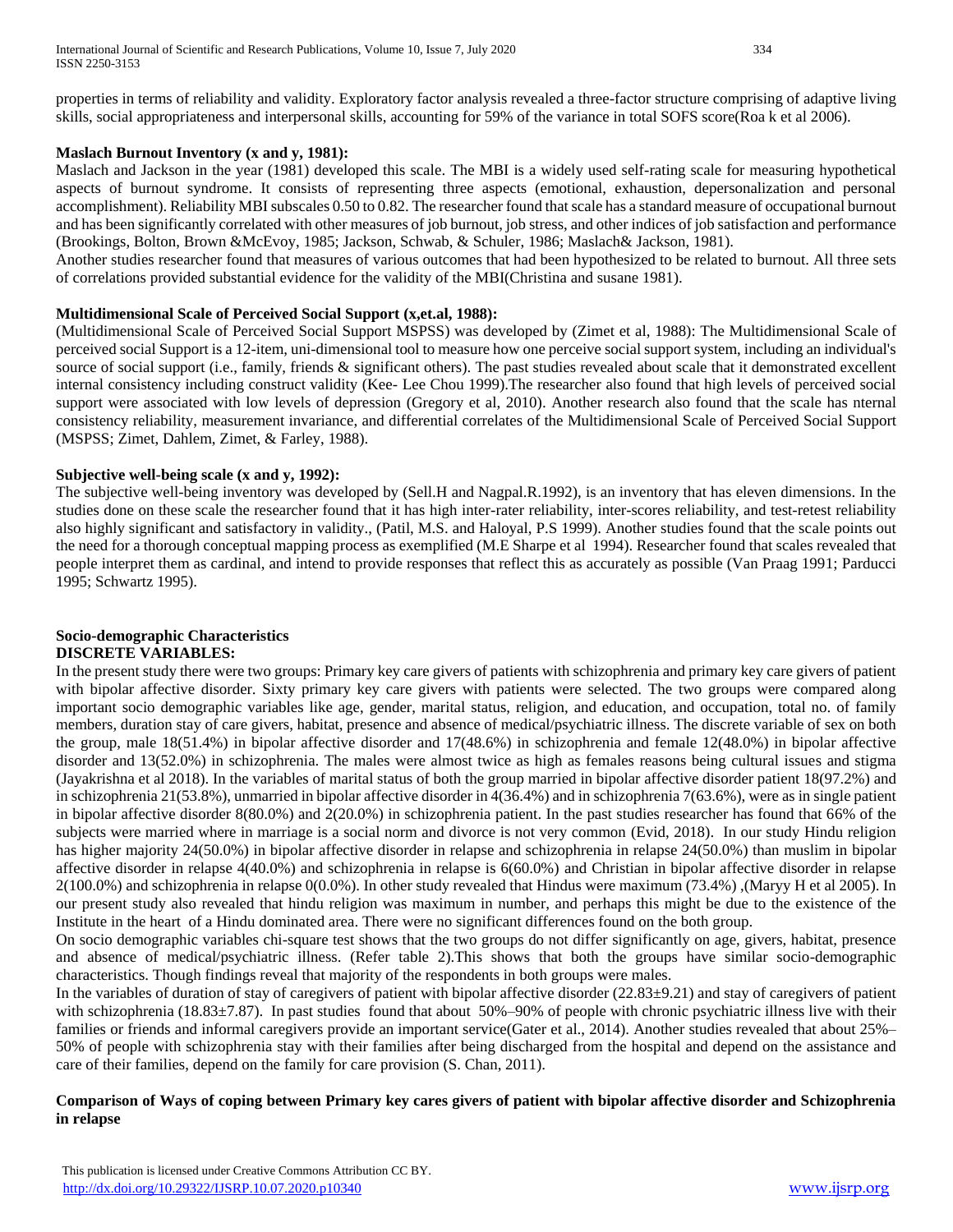There were no significant differences found in ways of coping between the two groups. The mean score of ways of coping between Primary key cares givers of patient with bipolar affective disorder Confrontive coping (11.10±2.29) and Schizophrenia (10.53±1.47).Distancing coping of Primary key cares givers of patient with bipolar affective disorder (10.60±61.79) and Schizophrenia  $(10.86 \pm 1.69)$ .

The mean score of Self-Control coping of Primary key cares givers of patient with bipolar affective disorder (10.86 $\pm$ 1.88) and Schizophrenia (10.16±2.21).

The mean score in seeking social support coping of Primary key cares givers of patient with bipolar affective disorder  $(10.63\pm2.20)$ and Schizophrenia (10.20±2.36).

The mean score in accepting responsibility coping of Primary key cares givers of patient with bipolar affective disorder (7.16±1.34) and Schizophrenia  $(6.73\pm1.46)$ , Escape avoidance coping of Primary key cares givers of patient with bipolar affective disorder is  $(15.03 \pm 2.73)$  and Schizophrenia  $(14.53 \pm 1.87)$ .

The mean score of Planful problem solving coping of Primary key cares givers of patient with bipolar affective disorder is  $(10.26\pm 2.54)$ , and Schizophrenia (10.56±2.90).

The mean score of Positive reappraisal coping is of Primary key cares givers of patient with bipolar affective disorder  $(13.03\pm 2.45)$  and Schizophrenia (12.96±2.44). The similar studies were found by (Chakrabarti et al. 1995, 2003), coping of bipolar affective disorder is remarkably similar to schizophrenia with regard to parameters such as problems faced and distress associated with them, levels of patient-dysfunction and caregiver. Another study done by (Chakrabarti and Gill 2002) reveals that coping pattern between bipolar affective disorder and schizophrenia caregivers several similarities were noticed between both sets of caregivers. Our study also reveals same ways of coping pattern in both the group of primary key care givers of patient with bipolar affective disorder and of primary key care givers of patient with schizophrenia in relapse.

# **Comparison on burnout on primary key care givers of patient with Bipolar affective diorder and Schizophrenia in relapse**

The present study revealed that, the mean score of burnout on primary key care giver with bipolar affective disorder patient on variables on emotional Exhaustion (10.63±2.65) and burnout on primary key care giver with schizophrenia patient (10.26±2.44), variables on Personal accomplishment of burnout on primary key care giver of bipolar affective disorder patient (9.13±2.02), and burnout on primary key care giver with schizophrenia patient (9.83±3.37).There is no statistical significant found on both the two variables on exhaustion and personal accomplishment. The past studies research reveals that being unhappy and dissatisfied with their work, caregivers develop a poor self image; daily work tasks are neglected as they feel incompetent and struggle with focusingon their responsibilities (Maslach et al., 2001; Montero-Morin et al., 2014; NIH, 2013). In another past studies done by researchers found that inefficacy, the feelings of being an underachiever on the job lead to reduced personal feelings of accomplishment (Maslach et al, 2001; Montero-Morin et al.,2014), emotional exhaustion depletes an individual's psychological resources with regard to care and concern for others (Awa et al., 2010; Maslach, 1978; Maslach et al.,2001). Same has been revealed in our studies on the variables of emotional exhaustion and personal accomplishment on burnout of primary key care giver with bipolar affective disorder and burnout of primary key care giver with schizophrenia in relapse. The mean score of burnout on primary key care giver with bipolar affective disorder patient on variables on depersonalization (10.16 $\pm$ 2.36), and burnout on primary key care giver with schizophrenia patient is (10.16 $\pm$ 2.80). There is statistical significant found on the variables on depersonalization  $(1.000**)$  at the level 0.01 level of significance. One of the studies reveals 70% of working caregivers suffer work-related difficulties due to their dual caregiving roles (National Alliance for Caregiving, 2009). In the other past studies found that depersonalization is a emotionally distancing one self and detaching and disengaging from all aspects of the work environment (Demerouti et al., 2014; Maslach et al., 2001; Shin et al., 2014). Also depersonalization may be associated with negative reactions and responses towards work activities (National Institute of Health 2013). In our present studies also revealed that both the group have higher depersonalization, these could be because of over burden of the work load.

# **Comparision on Social OCCUPATIONAL FUNCTIONING of patient with bipolar affective disorder and schizophrenia in relapse**

The mean score of Social occupational functioning scale of bipolar affective disorder in relapse (45.53±8.480) and schiaophrenia patient is (51.16±7.09). There is a statistically significant (.007\*) at 0.05 level. The past studies found that Schizophrenia patients have demonstrated deficits in affect recognition. Schizophrenia patients have general face processing deficits, but affect recognition deficits may lead to more problems in social behavior (Kristine Hooker 2002). Another studies show that among patients with bipolar disorder is not as severe as that seen in schizophrenic patients (Marry cannon et al 1997). Past research suggest that affective psychoses, such as with bipolar psychotic feature have been generally considered to have better outcome outcomes than nonaffective psychosis (Marneros et al., 1990;McGlashan, 1984). Researcher again found evidence suggests that as few as one third of patients with bipolar disorder (BD) achieve functional recovery over time (Huxley and Baldessarini, 2007). In our present study also revealed that there is a severe impairment of schizophrenia patient than bipolar affective disorder these could be because of cognitive impairment and negative symptoms of schizophrenia patient.

**Comparison on Life event of primary key care givers of patient with Bipolar affective disorder and schizophrenia in relapse**

The mean value of Life event of primary key care givers of patient with Bipolar affective disorder is (1345.76±101.65) and schizophrenia mean value (2533.56±3303),the life event is found higher in primary key care givers of patient with schizophrenia than bipolar affective disorder. There is statistical significant found on both group, the significant level at 0.05 level of significance. One of the studies has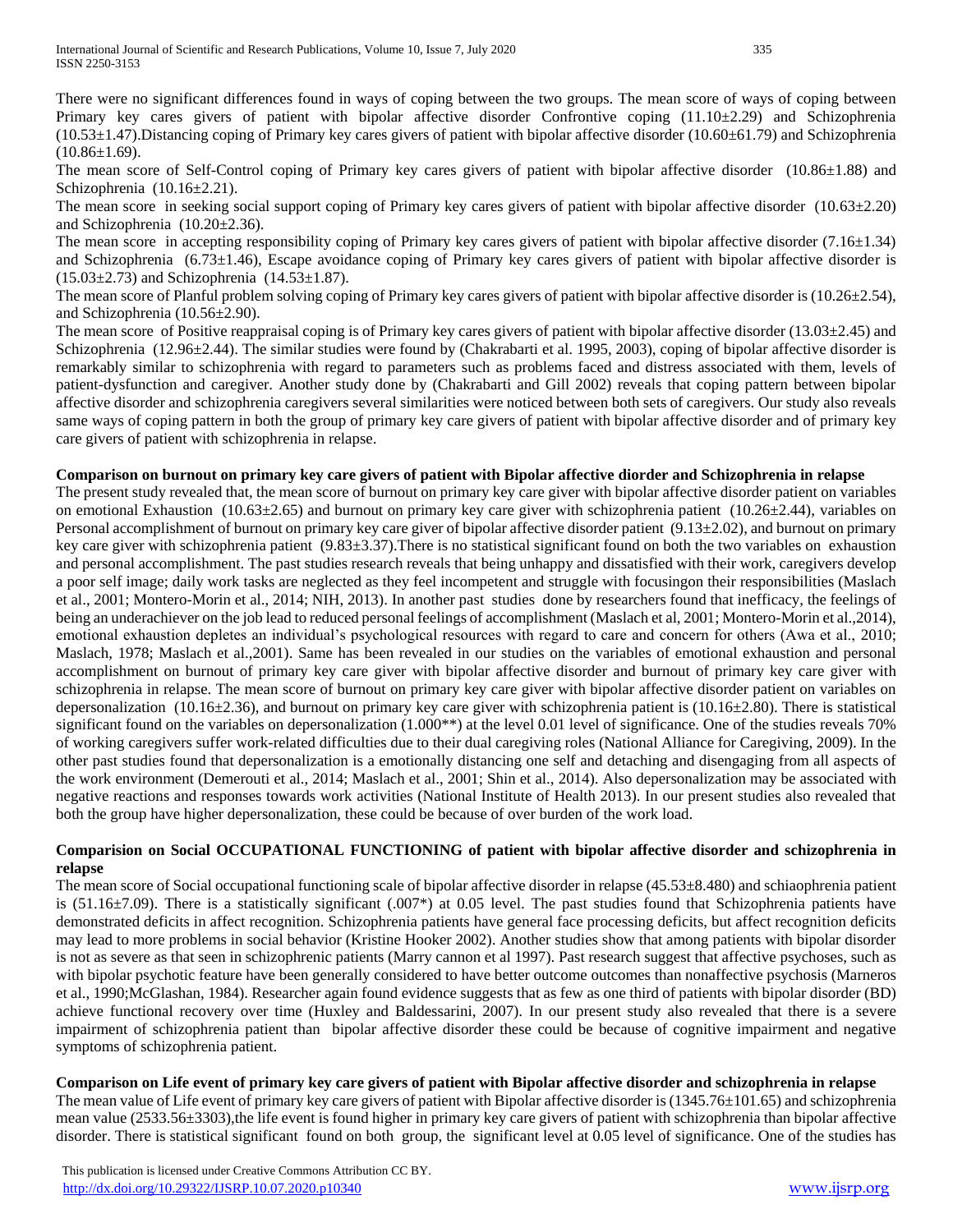depicted that major life stress appears to be associated more strongly with first episodes of major affective disorder than with later episodes. Life stress and major depression have generally supported this observation ( Monroe &Harkness, 2005). The past researcher found bipolar affective disorder (BPAD) is a chronic, relapsing condition which is associated with significant negative outcomes for patients and their caregivers( grover et al 2017). In another study researcher found Bipolar disorder has generally been regarded as having a better functional outcome than schizophrenia.(Sanchez et al 2009). Other studies revealed that demonstrated an association between various forms of psychological stress and health complaints use of primary care services [\(Katon, 1984;](https://www.ncbi.nlm.nih.gov/pmc/articles/PMC4006696/#R14) [Olfson and Klerman,](https://www.ncbi.nlm.nih.gov/pmc/articles/PMC4006696/#R24)  [1992;](https://www.ncbi.nlm.nih.gov/pmc/articles/PMC4006696/#R24)[Saloveyet al., 2000\)](https://www.ncbi.nlm.nih.gov/pmc/articles/PMC4006696/#R38). Prior studies of perceived stigma among caregivers have found that higher levels of mental illness stigma were associated with less adaptive coping and/or mental health outcomes, specifically with less use of social support (Fadden et al., [1987;](https://www.ncbi.nlm.nih.gov/pmc/articles/PMC4006696/#R8) [Rose et al., 2002;](https://www.ncbi.nlm.nih.gov/pmc/articles/PMC4006696/#R36) [Stengler-Wenzke et al., 2004\)](https://www.ncbi.nlm.nih.gov/pmc/articles/PMC4006696/#R42) and increased report of depressive symptoms [\(Mickelson, 2001\)](https://www.ncbi.nlm.nih.gov/pmc/articles/PMC4006696/#R21).though major difficulties have been found to predict the onset of a depressive episode (Brown & Harris, 1978, 1989). The other studies found major life events in the onset of depression (Brown &Harris, 1989; Hammen, 2005; Mazure, 1998; Monroe &Hadjiyannakis, 2002). In our study finding also revealed that Life event were the most of the primary key care givers has gone through depressed phased. As in the care givers of bipolar affective disorder in relapse has more functioning rather than schizophrenia, these could be because of bipolar affective patient has more functioning than schizophrenia patient , which could lead to focus more on patient.

# **Comparison on Perceived social support of primary key care givers of patient with Bipolar affective disorder and schizophrenia in relapse**

The mean score of perceived social support of primary key care givers of patient with Bipolar affective disorder in relapse (46.33±782) and mean score of primary key care givers of patient with schizophrenia in relapse (48.60±7.71)**.**There were no statistically significant found in the both group. In the past studies indicates that caregivers may put their own health and well-being at risk while assisting loved ones (Burton et al.1997; Tang and Chen 2002). Another studies also reveal that schizophrenia and affective disorders, have a considerable impact on the lives of not only patients but also their caregivers imposes high costs on patients with respect to personal suffering, on caregiver due to a shift of burden from hospital to families and ultimately on society at large with regard to costs of frequent hospitalizations, the need for long-term psychosocial and economic support, and the lost productivity (Awad&Voruganti, 2008). Other studies show that about 70% of patients with schizophrenia live with their family. They depend on the family for care provision (S. W. Chan, 2011).The studies illustrate daily difficulties, burdens and quality of life of family members of people with schizophrenia and mood disorders (Chan, et al, 2011). In our studies revealed that perceived social support of both group of primary care givers has equal perceived social support.

#### **Comparison on Subjective well-being of primary key care givers of patient with Bipolar affective disorder and schizophrenia in relapse**

The mean variables of subjective well being of primary key care givers of patient with bipolar affective disorder in relapse ingeneral well-being is  $(6.63\pm1.77)$  and primary key care givers of patient with schizophrenia is  $(6.33\pm1.42)$  primary key care givers of patient with bipolar affective disorder in expectation achievement is (7.00±1.57) and primary key care givers of patient with schizophrenia is  $(6.76\pm1.61)$ . Confidence in coping in of primary key care givers of patient with bipolar affective disorder is  $(7.16\pm1.23)$  and schizophrenia is (7.10±1.42). Transcedence in bipolar affective disorder is (6.83±1.51) and schizophrenia is (6.93±1.91). Family group support of primary key care givers of patient with bipolar affective disorder is  $(6.13\pm1.77)$  and schizophrenia is  $(5.93\pm1.61)$ . Social support of primary key care givers of patient with bipolar affective disorder is  $(6.70\pm1.72)$  and schizophrenia is  $(6.73\pm1.76)$ . Primary group concern of primary key care givers of patient with bipolar affective disorder is (8.80±2.41) and schizophrenia is (7.86±2.20).

Inadequate mental mastery of primary key care givers of patient with bipolar affective disorder is (14.66±3.00), and schizophrenia is  $(14.53±4.09)$ . Percievedill support of primary key care givers of patient with bipolar affective disorder is  $(11.86±2.43)$  and schizophrenia is (12.53 $\pm$ 3.10). Deficiency in social contacts of primary key care givers of patient with bipolar affective disorder is (7.10 $\pm$ 1.49) and schizophrenia is (7.06 $\pm$ 1.68). General well- being (negative affect) is (6.43 $\pm$ 1.63) and schizophrenia is (6.73 $\pm$ 2.59).

In the past studies it has revealed that care of patients can become a significant burden for families, including increased stress, worsened subjective well-being, physical deterioration, and self-value reduction. Patients' families generally experienced both objective and subjective burden, which can foster family dysfunction (Xia Wang et al 2017). Another study found mood disorders as a major cause of impaired functioning and well-being, the original study was criticized (Jencks, 1990). In another research also has a finding that impairments in functioning and well-being reported by Wells and colleagues in patients with active major depressive disorder (Wells et al., 1989). In our studies also found that there is no significant finding between both the groups as both groups has equal subjective well -being, these could be valid if the sample size will be large.

## **Correlation of Socio-demographics &Clinical Variables with Ways of coping of primary key care givers of patient with bipolar affective disorder in relapse**:

The correlation of socio-demographic variables and ways of coping of primary key care givers of patient with bipolar affective disorder in relapse has shown a significantly positive correlation of age with escape avoidance (r=.423\*) and Positive Reappraisal (r=.371<sup>\*</sup>) at 0.05 level of significance. Negative correlation has shown duration of stay of caregivers with distancing  $(r=-.470^{**})$  at 0.01 level of significance. Again significantly negative correlation of Hamilton depression rating scale with Confrontive  $(-1.000^{**})$  and Escape Avoidance (-1.000<sup>\*\*</sup>) at 0.01 level of significance. Positive correlation of Hamilton depression rating scale with Self control (1.000<sup>\*\*</sup>) and Planful Problem solving (1.000\*\*) at 0.01 level of significance. In the past studies revealed that younger adults, older adults used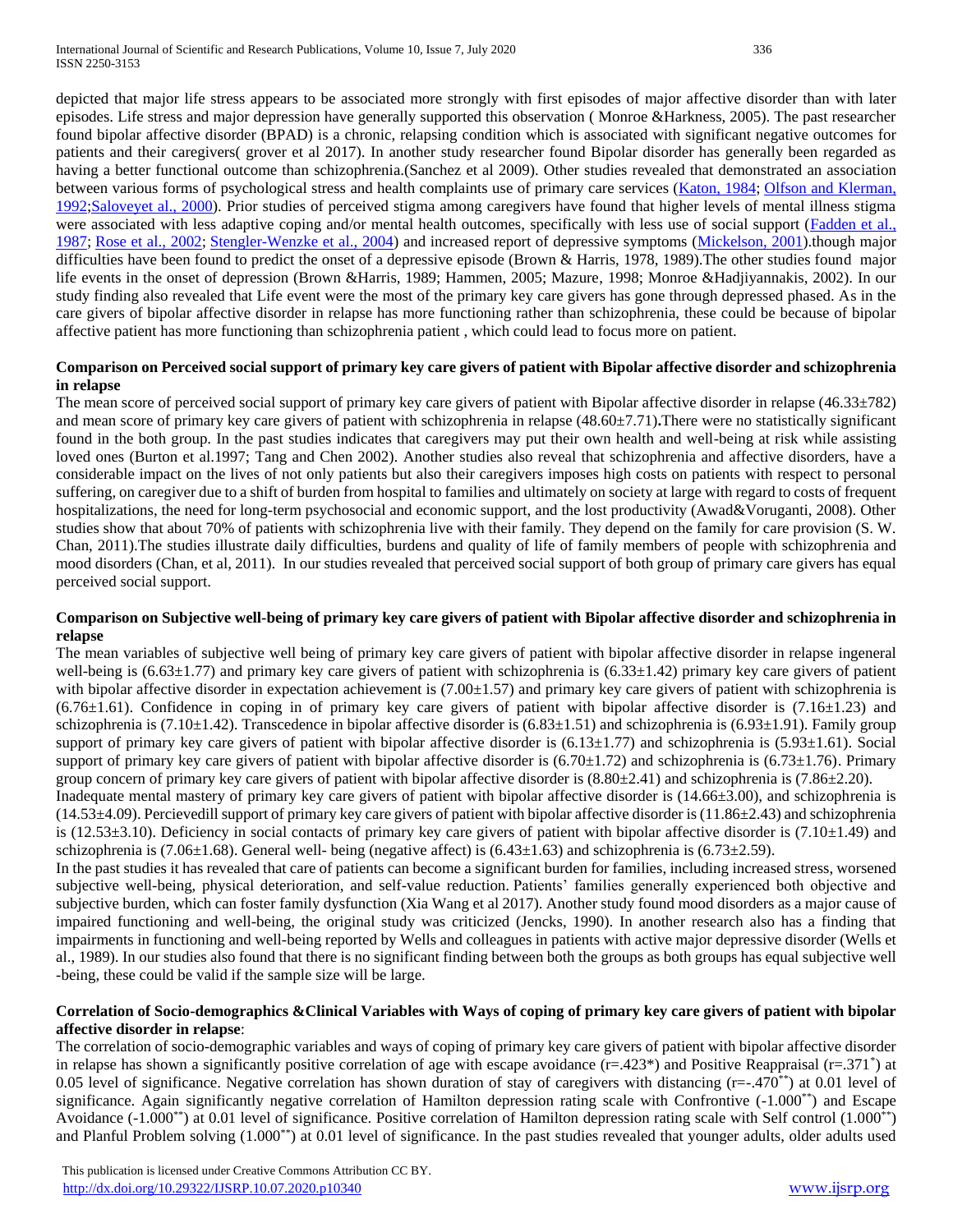more distancing and positive reappraisal to cope with stressful situations (Folkman, Lazarus, Pimley, and Novacek (1987).In another studies revealed that Women were more likely than men to utilize turning against self, seeking social support, and escape-avoidance as coping strategies (Labouvie-Vief et al., 1987, 1989). Again another study indicate that core aspects of self and coping vary significantly by sex, early in development, sex differences in defense mechanisms become more pronounced with age (Cramer 1979, 1991).

In other studies described the caregiving process as a chronic stressor due to persistent, often physically demanding responsibilities (Hochberg et al 2010). Past research revealed that deleterious effect of BPAD on families in terms of high levels of disability, burden of care, distress associated with symptoms (Chakrabarti et al. 1992, 2003;Perlick et al. 1999). In other past studies revealed that caregiving process is in itself a chronic stressor, which a gives rise to strains from several areas, and, ultimately, leads to increased risk for psychiatric distress) and diagnosable disorders, including depression (Joling et al. 2010). In our study also revealed that most of the care givers used coping strategies to cope with the situation while taking care of the patient and it was there most tragedy in their life and almost all caregivers had gone through difficult phase of their life while taking care relapse patient.

## **Correlation of socio-demographics & clinical characteristic with Burnout, stressful life events, perceived social support and subjective well- being with primary key care givers of patient with Bipolar Affective Disorder in relapse**

The correlation of socio-demographics and clinical variables of primary key care givers of patient with bipolar affective disorder in relapse shows that significantly positive correlation of age with emotional exhaustion (B1) at 0.05 level of significance. In the past studies revealed that patients illness and its impact on the caregiver are the main sources of stress(Gill and Chakrabarti,2002).Significantly negative correlation of duration stay of caregiver with emotional exhaustion (B1),(r=.405\* ) at 0.05 level of significance. In the previous study revealed that Burden in general and emotional exhaustion were the aspects of subjective burden best predicted by objective burden (Pim and Heleen, 2000). In our studies also found that the age of the patient matters, according to the age of patient ,the responsibility increased by caregivers, these could be because by taking care of patient the care givers emotionally burnout. Young mania rating scale have significantly positive correlation with perceived social support (r=.477\*) at 0.05 level of significance. In the past studies revealed that percieved social support helps the patient to find help and comply with the proposed treatment (Janson et al., 2003). The significant negative correlation of Hamilton depression rating scale with emotional exhaustion  $(B1)$ ,(r=-1.000<sup>\*\*</sup>), life event (r=-1.000<sup>\*\*</sup>), perceived social support (r=-1.000<sup>\*\*</sup>)</sup> and subjective well-being (r=-1.000<sup>\*\*</sup>)at 0.01 level of significance. The significant positive correlation have shown on Hamilton depression rating scale with Personal Accomplishment (B2),  $(r=1.000^{**})$  and Depersonalization (B3), $(r=1.000^{**})$  at 0.01 level of significance. The significant positive correlation of social occupational functioning is shown with perceived social support (r=.369<sup>\*</sup>) at 0.05 level of significance. In the past studies revealed that caregivers who are prone to depression or anxiety often overestimate the threat posed by the patient's illness and underestimate their own coping abilities leading to ineffective coping (Barrowclough and Parle 1997). In the other studies found caregivers personality, quality of family relationships, or degree of social support may influence the appraisal outcomes in terms of psychological or physical (Szmukler et al 1996). In our studies also revealed that care giver has problem focused strategies, these could be positive outcomes to only give the patient early recovery.

## **Correlation of socio-demographics & clinical variables with Ways of coping of primary key care givers of patient with schizophrenia in relapse:**

The correlation of socio-demographics and ways of coping of primary key care givers of Patient with schizophrenia in relapse has shown significantly negative correlation on family income with Self-control ( $r=-.377$ <sup>\*),</sup> Planful Problem solving ( $r=-.375$ <sup>\*)</sup> at 0.05 level of significanceand family income is positive correlation with Positive Reappraisal (.443\* )at 0.05 level of significance. In the past studies revealed that schizophrenia impose considerable personal, social, and economic burden on individuals (Van et al. 2003). In another studies researcher found that the patient's behavioral problems, the caregiver's worries, the patient's dependency, and family disruption were predictors of the levels of problem solving (Lefley 1998).In other research found that Indian caregivers perceived difficulties in several areas such as finance, family relationship, well-being and health, they still perceived burden (Prashant and Shevonne2010). In our present study also revealed that most of the care givers has a hardship with financial issues, apart from these the care giver used problem focused, these could be because of the resilience throughout their life while taking care of the patient and to give better life.

## **Correlation of socio-demographics & clinical characteristic with Burnout, stressful life events, perceived social support and subjective well- being with primary key care givers of patient with schizophrenia in relapse**

The correlation of socio-demographics and clinical variables of primary key care givers of patient with schizophrenia in relapse have shown a significantly positive correlation of family income with emotional exhaustion  $(B1)$ ,  $(r=.403*)$  and personal accomplishment (B2),(r=.461\*)at 0.05 level of significance. In the past studies revealed that.

Family income is negatively significance with subjective well-being (r=-.662<sup>\*\*</sup>) at 0.01 level of significance. In another studies revealed that Vast majority (44%) of the caregivers in India said that the current financial position is not adequate to look after the patient compared to 22% of the Malaysian caregivers (Prashant and Shevonne2010). Also the result have shown significantly positive correlation of duration of stay of primary key caregivers with perceived social support is (r=.365\*) at 0.05 level of significance. Researcher have revealed that care as an alternative to hospital care, or crisis intervention ,providing overnight placement and focusing more on patients than care givers (Breakey 1996, Hoge et al., 1997). The positive syndrome (PANSS) is significantly positive correlation with personal accomplishment (B=2),(.435\*) at 0.05 level of significance. Researcher have found that (Runions and Prudo, 1983), reported having more difficulties with problems related to typical positive symptoms. The negative syndrome (PANSS) is significantly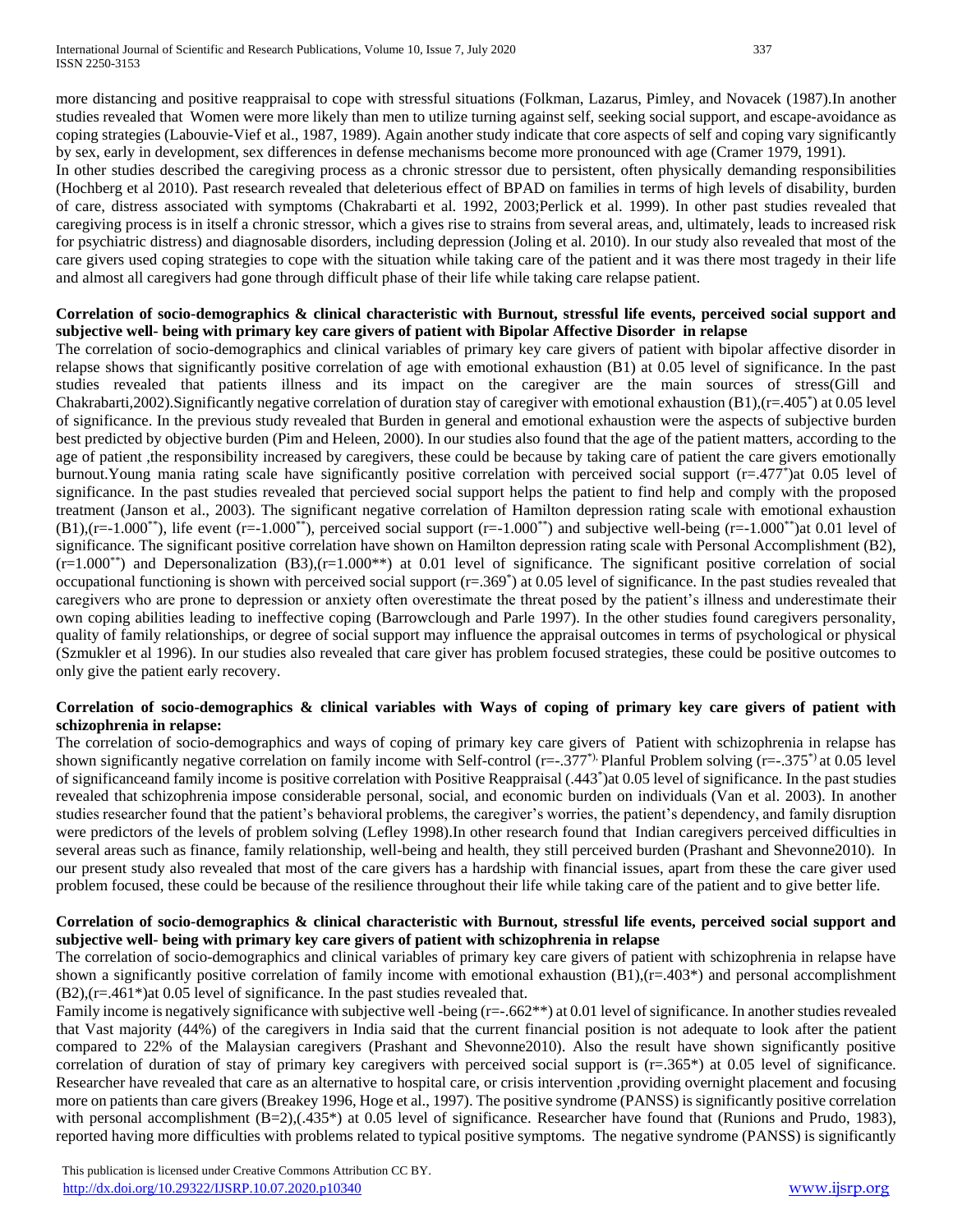shown negative correlation with perceived social support (-.366\*\*) at 0.01 level of significance. As general psychopathology has shown negative correlation with perceived social support  $(r=-.385*)$  at 0.05 level of significance.

In other researcher revealed that negative symptoms have more burdensome than positive ones (Fadden et al., 1987; Schene, 1990).Educated relatives expressed more distress about negative symptom behaviors (e.g., forgetfulness, slowness) than about positive symptom behaviors (Gopinath and Chaturvedi, 1992).In our present study found that the caregiver find most challenging task while handling the patient with schizophrenia in relapse these could be of schizophrenia positive and negative syndrome.

#### VIII. SUMMARY AND CONCLUSION

1. The aim of the study was to asses stressful life event, coping, social support, subjective well-being and burnout in primary key caregivers of patient with bipolar affective disorder and schizophrenia in relapse. The present study was conducted at Central Institute of psychiatry (CIP), Ranchi, Jharkhand. It was a hospital based cross sectional study. The purposive sampling was used to collect the study sample. The study sample has two group i.e. 30 primary key care givers of patient with bipolar affective disorder in relapse and 30 primary key care givers of patient with schizophrenia in relapse. Informed consent was taken from the patient and primary key care givers. As per the criteria primary key care givers who's stay with less than 2 years was drop out which included the patient duration of illness blow five years was also counted on drop out. The study sample was taken those who full fill the inclusion and exclusion criteria was taken up for the study. Before collection of sample the procedure was explained by researcher to primary key care givers about the study, clinical data sheet, written consent and asked about their doubt and clarified was done according to their queries. The socio-demographic and clinical data sheet was applied on both group of primary key care giver of patient with bipolar affective disorder and schizophrenia in relapse. The clinical variables such as Young mania rating scale(YMRS) , Hamilton depression rating scale (HAM-D) was applied on patient with bipolar affective disorder in relapse and Positive and Negative Syndrome Scale (PANSS) was applied on schizophrenia patient. Clinical variables of Social occupational functioning scale (SOFS) were applied on both the group of patient. The clinical variables of primary key care giver of patient with bipolar affective disorder and schizophrenia in relapse were administered same on both group such as: Life event scale, ways of coping, subjective well-being, multidimensional perceived social support and burnout scale. The standard statistical method was used to analyzed data using Statistical package for social Science (SPSS) version 20.0. Descriptive statistics (percentage, mean and standard deviation) were used to describe various sample characteristics. Chi square test was used for describing and comparing categorical data."t" test was used for group comparison on continuation data and Pearson r was used for correlation analysis.

## **Over all findings of the studies:**

- 1. The socio demographic profile revealed that there is no significant different found in the terms of age, sex, marital status, religion, education, residence, occupation, family income, family type, total no. of families, family history on both the group of primary key care giver of patient with bipolar affective disorder and schizophrenia in relapse.
- 2. Significant differences were noted in duration of stay of primary key care givers of both the group of primary key care giver of patient with bipolar affective disorder and schizophrenia in relapse.
- 3. There was a significant findings in the clinical profile of sample studied, in young mania rating scale and positive negative syndrome scale , were the result noted that intensity of psychopathology were higher in schizophrenia patient in relapse rather than bipolar affective disorder in relapse.
- 4. Significant differences were noted in Life event, were the primary key care givers of schizophrenia in relapse has higher stressful life event than bipolar affective disorder in relapse.
- 5. There was no significant difference found in the ways of coping of both the group of primary key care givers of patient with bipolar affective disorder and schizophrenia in relapse.
- 6. There was no significant difference found in social support of both the group of primary key care givers of patients with bipolar affective disorder and schizophrenia in relapse.
- 7. There was no significant difference found in subjective well-being of primary key care givers of patient with bipolar affective disorder and schizophrenia in relapse.
- 8. Significant differences were noted in burnout on the domain of depersonalization were schizophrenia primary key care giver has higher depersonalisation than primary key care givers of schizophrenia in relapse.
- 9. Results have shown a significantly positive relation of age with escape avoidance and Positive Reappraisal in ways of coping in primary key care givers of patient with bipolar affective disorder in relapse.
- 10. Results have shown a significantly negative relation of duration of stay of key care givers with distancing in ways of coping in primary key care givers of patient with bipolar affective disorder in relapse.
- 11. Results have shown a significantly negative relation of Hamilton depression rating scale with Confrontivein ways of coping in primary key care givers of patient with bipolar affective disorder in relapse.
- 12. Results have shown no significant relation of social occupational functioning with ways of coping in primary key care givers with bipolar affective disorder in relapse.

 This publication is licensed under Creative Commons Attribution CC BY. <http://dx.doi.org/10.29322/IJSRP.10.07.2020.p10340> [www.ijsrp.org](http://ijsrp.org/)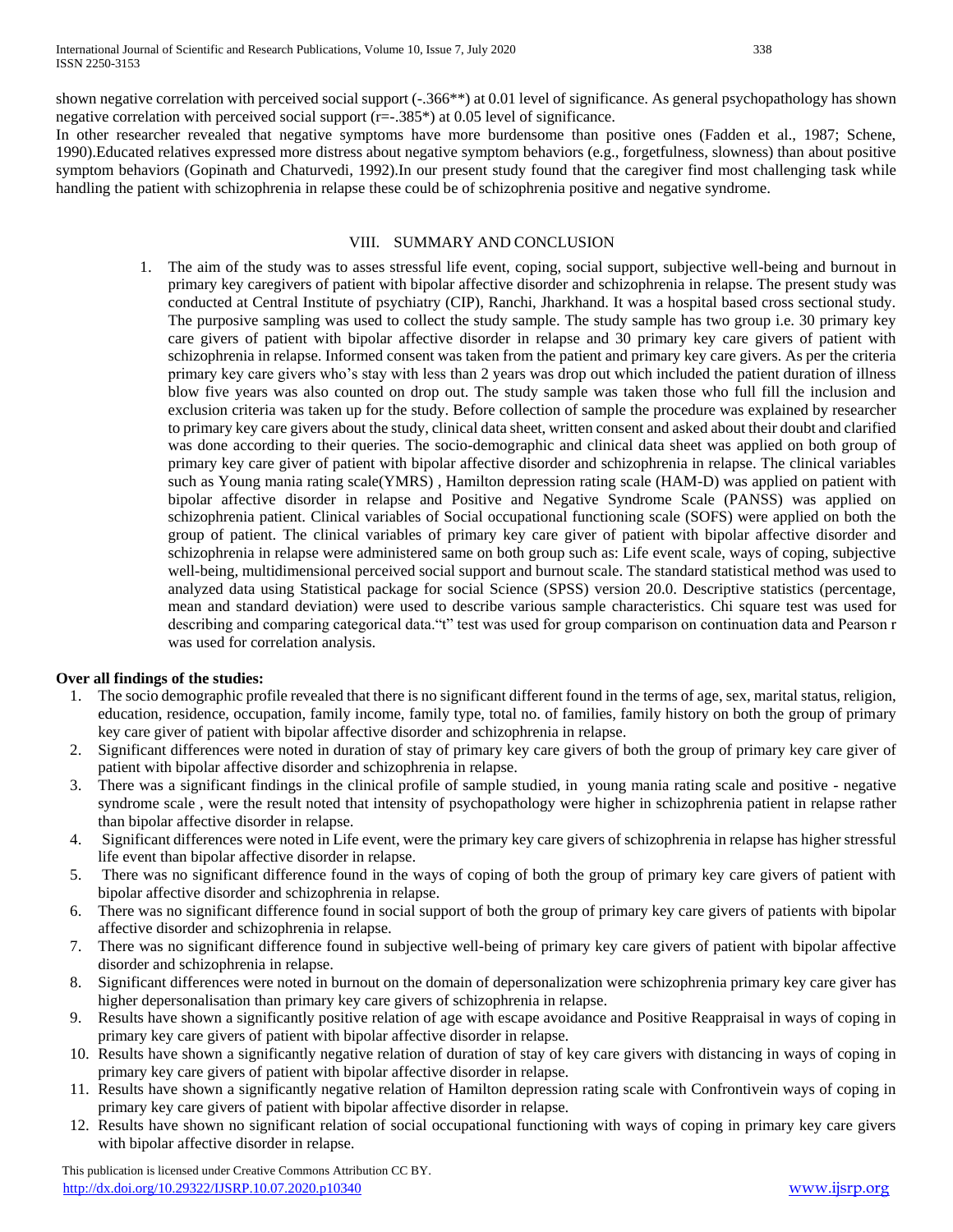- 13. Results have shown a significantly positive relation of age with emotional exhaustion in burnout in primary key care givers of patient with bipolar affective disorder in relapse.
- 14. Results have shown a significantly negative relation of duration stay of caregiver with emotional exhaustion in burnout in primary key care givers with bipolar affective disorder in relapse.
- 15. The young mania rating scales have significantly positive relation with perceived social support in primary key caregivers of bipolar affective disorder in relapse.
- 16. Results have shown a significantly negative relation of Hamilton depression rating scale with emotional exhaustion in burnout, life event, perceived social support and subjective well-being in caregivers of patients with Bipolar affective disorder in relapse
- 17. The significant positive relation has shown on Hamilton depression rating scale with personal accomplishment and depersonalization in primary caregivers of Patients with Bipolar affective disorder in relapse
- 18. The significant positive relation has shown on social occupational functioning with perceived social support in primary caregivers of patients with bipolar affective disorder in relapse
- 19. Results have shown a significantly negative relation of family income with Self-control, planful problem solving in ways of coping in primary key caregivers of patients with Schizophrenia in relapse
- 20. Results have shown a significantly positive relation of family income with Positive Reappraisal in primary key caregivers of patients with Schizophrenia in relapse
- 21. Results have shown a significantly negative relation of total no. of family member with positive reappraisal in primary key caregivers of patients with Schizophrenia in relapse
- 22. Results have shown a significantly positive relation of family income with emotional exhaustion in burnout in primary key caregivers of patients with Schizophrenia in relapse
- 23. Results have shown a significantly negative relation of family income with subjective well-being in primary key caregivers of patients with Schizophrenia in relapse
- 24. The result has shown significantly positive relation of duration of stay of primary key caregivers with perceived social support in primary key caregivers of patients with Schizophrenia in relapse
- 25. The result has shown significantly positive relation of positive syndrome (PANSS) with personal accomplishment in burnout in primary key caregivers of patients with Schizophrenia in relapse
- 26. The result has shown significantly negative relation of negative syndrome (PANSS) with perceived social support in primary key caregivers of patients with Schizophrenia in relapse
- 27. The result has shown significantly negative relation with perceived social support in primary key caregivers of patients with Schizophrenia in relapse.

# **LIMITATIONS**

- The study was conducted in /out patient Department of Central Institute of psychiatry, Ranchi, Jharkhand.
- The study has a cross sectional design and hence patient and primary key care givers were assessed once.
- Both sexes were not equally distributed in the selected sample.

The sample used for the present study may not represent the entire population from which it has drawn because of the small sample size and heterogeneity in relation to various socio-demographic and cultural variables

# **FUTURE DIRECTIONS**

- The study can be further conducted on a large sample size.
- In future, stratification of the population can be done to ensure appropriate representation of people of all socio-demographic group.
- Both the sexes should be equally represented in the study sample.
- To get the actual representation of the primary key care givers of patient with bipolar affective disorder and schizophrenia in relapse, sample should collected from community if possible.
- In future similar types of study can be conducted on adolescent age below 18 years.
- The scope for intervention by mental health professionals, especially psychiatric social workers in planning and delivering adequate therapeutic services in the clinical context for key caregiver can be conducted.

## **REFERENCES**

- [1] Jefferies, H. B., et al. "Rapamycin selectively represses translation of the" polypyrimidine tract" mRNA family." *Proceedings of the national academy of sciences* 91.10 (1994): 4441-4445.
- [2] Hermanns, Melinda, and Beth Mastel-Smith. "Caregiving: A Qualitative Concept Analysis." *Qualitative Report* 17 (2012): 75.
- [3] Drentea, Patricia. "Caregiving." *The Blackwell Encyclopedia of Sociology* (2007): 1-2.
- [4] Dudley, David T., et al. "A synthetic inhibitor of the mitogen-activated protein kinase cascade." *Proceedings of the National Academy of Sciences* 92.17 (1995): 7686-7689.
- [5] McConnell, S., and J. A. Riggs. "A public policy agenda: Supporting family caregiving." *Family caregiving: agenda for the future. San Francisco: American Society on Aging* (1994).

 This publication is licensed under Creative Commons Attribution CC BY. <http://dx.doi.org/10.29322/IJSRP.10.07.2020.p10340> [www.ijsrp.org](http://ijsrp.org/)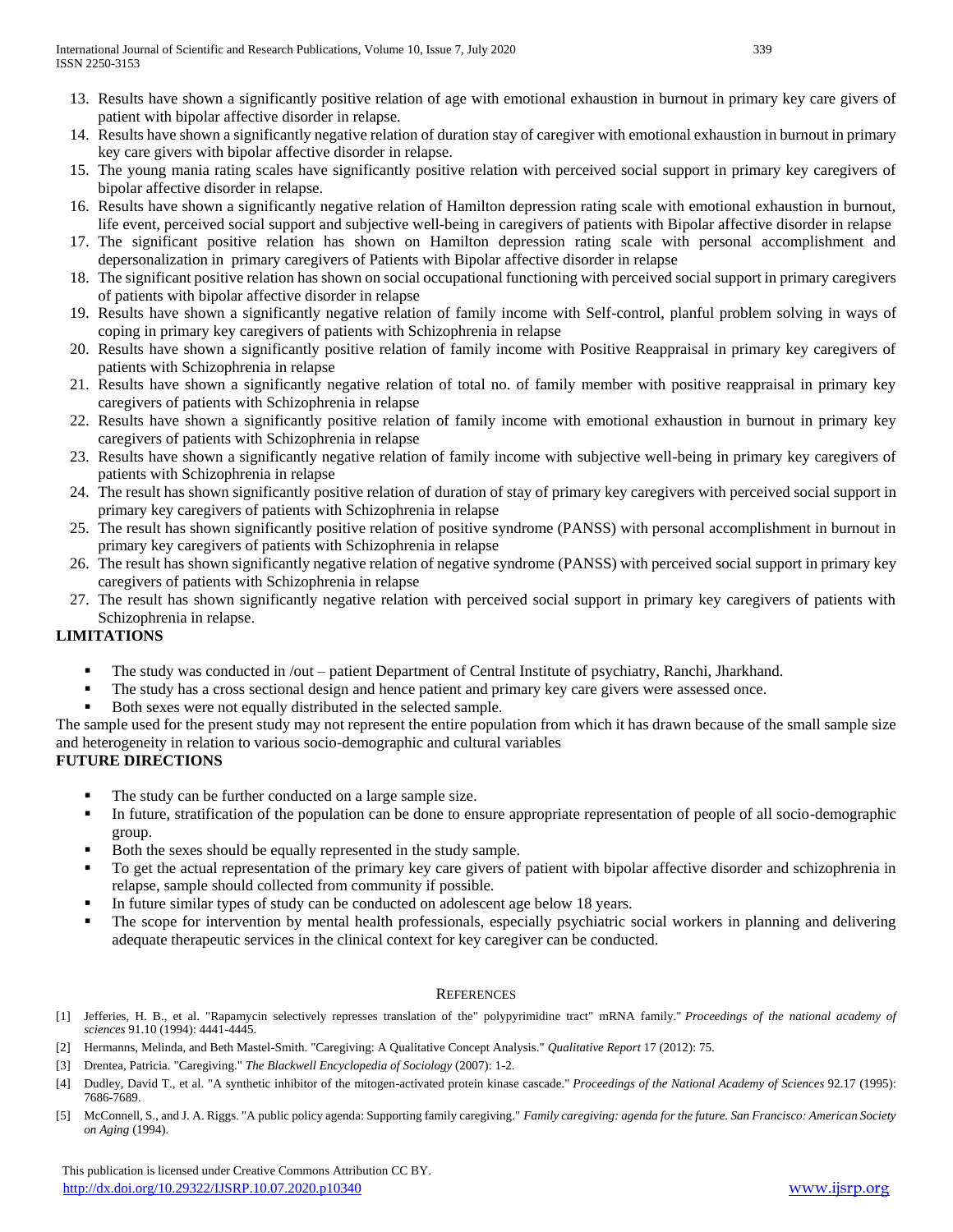- [7] Shakeel, Sidra, Shabbir Ahmad Rana, and Najma Iqbal Malik. "Burden of care, mental health and subjective well being of family caregivers of elderly patients." *Pakistan Journal of Professional Psychologists Vol* 6.1 (2015).
- [8] Hahn, Rainer, Robert Schlegel, and Alois Jungbauer. "Comparison of protein A affinity sorbents." *Journal of Chromatography B* 790.1-2 (2003): 35-51.
- [9] Jefferies, H. B., et al. "Rapamycin selectively represses translation of the" polypyrimidine tract" mRNA family." *Proceedings of the national academy of sciences* 91.10 (1994): 4441-4445.
- [10] Nolan, Peter. China and the global economy: national champions, industrial policy and the big business revolution. Springer, 2001.
- [11] Brennan, Teresa. *The transmission of affect*. Cornell University Press, 2004.
- [12] Hammen, Constance, Josephine H. Shih, and Patricia A. Brennan. "Intergenerational transmission of depression: test of an interpersonal stress model in a community sample." *Journal of consulting and clinical psychology* 72.3 (2004): 511.
- [13] Kwan, Mei-Po. "Interactive geovisualization of activity-travel patterns using three-dimensional geographical information systems: a methodological exploration with a large data set." *Transportation Research Part C: Emerging Technologies* 8.1-6 (2000): 185-203.
- [14] Gorgey, Ashraf S., et al. "Effects of spinal cord injury on body composition and metabolic profile–Part I." *The journal of spinal cord medicine* 37.6 (2014): 693- 702.
- [15] Sajjadi, Homeira, et al. "A systematic review of the prevalence and risk factors of depression among Iranian adolescents." *Global journal of health science* 5.3 (2013): 16.
- [16] Dore, Glenys, and Sarah E. Romans. "Impact of bipolar affective disorder on family and partners." *Journal of affective disorders* 67.1-3 (2001): 147-158.
- [17] Gallagher, Sally K., and David Mechanic. "Living with the mentally ill: effects on the health and functioning of other household members." *Social Science & Medicine* 42.12 (1996): 1691-1701.
- [18] Kaliski Jr, Burton S. "Cryptographic key escrow system having reduced vulnerability to harvesting attacks." U.S. Patent No. 5,633,929. 27 May 1997.
- [19] Tang, Sanyi, and Lansun Chen. "Density-dependent birth rate, birth pulses and their population dynamic consequences." *Journal of Mathematical Biology* 44.2 (2002): 185-199.
- [20] Schulz, Waldean A. "Apparatus for determining the position and orientation of an invasive portion of a probe inside a three-dimensional body." U.S. Patent No. 5,622,170. 22 Apr. 1997.
- [21] MICHAEL, J. BROWN, E. LAWSON ROBERT, and C. A. LONG BEACH. "Los Alamos Los Alamos National Laboratory Los Alamos, New Mexico 87545." (2000).
- [22] Kay, Stanley R., Abraham Fiszbein, and Lewis A. Opler. "The positive and negative syndrome scale (PANSS) for schizophrenia." *Schizophrenia bulletin* 13.2 (1987): 261-276.
- [23] Machado-Vieira, Rodrigo, et al. "Decreased plasma brain derived neurotrophic factor levels in unmedicated bipolar patients during manic episode." *Biological Psychiatry* 61.2 (2007): 142-144.
- [24] Hooijer, Chris, et al. "The Hamilton Depression Rating Scale (HDRS): changes in scores as a function of training and version used." *Journal of affective disorders* 22.1-2 (1991): 21-29.
- [25] Byrne, Donn, William Griffitt, and Daniel Stefaniak. "Attraction and similarity of personality characteristics." *Journal of Personality and social Psychology* 5.1 (1967): 82.
- [26] Kim, Kwang-Iel, et al. "Students' stress in China, Japan and Korea: A transcultural study." *International Journal of Social Psychiatry* 43.2 (1997): 87-94.
- [27] Saraswat, Nirmal, et al. "The Social Occupational Functioning Scale (SOFS): a brief measure of functional status in persons with schizophrenia." *Schizophrenia research* 81.2-3 (2006): 301-309.
- [28] Wheeler, Denna L., et al. "A reliability generalization meta-analysis of coefficient alpha for the Maslach Burnout Inventory." *Educational and Psychological Measurement* 71.1 (2011): 231-244.
- [29] Zimet, Gregory D., et al. "The multidimensional scale of perceived social support." *Journal of personality assessment* 52.1 (1988): 30-41.
- [30] Nagpal, R., and H. Sell. "Assessment of Subjective Well-being: The subjective well-being inventory." *World Health Organisation* (1992).
- [31] Higuchi, Cinthia H., et al. "Factor structure of the Positive and Negative Syndrome Scale (PANSS) in Brazil: convergent validation of the Brazilian version." *Brazilian Journal of Psychiatry* 36.4 (2014): 336-339.
- [32] Pashkov, Vasily, Alexander Shalimov, and Ruslan Smeliansky. "Controller failover for SDN enterprise networks." *2014 International Science and Technology Conference (Modern Networking Technologies)(MoNeTeC)*. IEEE, 2014.
- [33] Gautam, Sneha, et al. "Characterization of PM2. 5 generated from opencast coal mining operations: A case study of Sonepur Bazari Opencast Project of India." *Environmental Technology & Innovation* 6 (2016): 1-10.
- [34] Reddy, William M., and William M. Reddy. *The navigation of feeling: A framework for the history of emotions*. Cambridge University Press, 2001.
- [35] Barreto, P. R. P., A. F. A. Vilela, and R. Gargano. "Int. J. Quantum Chem." (2005).
- [36] Joseph, Eugene, et al. "Bar code reader for reading both one dimensional and two dimensional symbologies with programmable resolution." U.S. Patent No. 5,710,417. 20 Jan. 1998.
- [37] Hayhoe, Katharine, et al. "Emissions pathways, climate change, and impacts on California." *Proceedings of the national academy of sciences* 101.34 (2004): 12422- 12427.
- [38] Chang, WL William, and Peter A. Barry. "Attenuation of innate immunity by cytomegalovirus IL-10 establishes a long-term deficit of adaptive antiviral immunity." *Proceedings of the National Academy of Sciences* 107.52 (2010): 22647-22652.
- [39] Levick, Stephen E. "Commentary by Stephen E. Levick (Philadelphia)." *Neuropsychoanalysis* 4.1 (2002): 106-110.
- [40] Rahe, Richard H., et al. "The social readjustment rating scale: A comparative study of Swedes and Americans." *Journal of Psychosomatic Research* 15.3 (1971): 241-249.
- [41] Abramovitch, Henry, et al. "A tale of two exposures: a comparison of two approaches to early clinical exposure." *Education for Health: Change in Learning & Practice* 15.3 (2002).
- [42] Squires, Matthew S., et al. "Relevance of mitogen activated protein kinase (MAPK) and phosphotidylinositol-3-kinase/protein kinase B (PI3K/PKB) pathways to induction of apoptosis by curcumin in breast cells." *Biochemical pharmacology* 65.3 (2003): 361-376.
- [43] Ridder, Denise De. "What is wrong with coping assessment? A review of conceptual and methodological issues." *Psychology and health* 12.3 (1997): 417-431.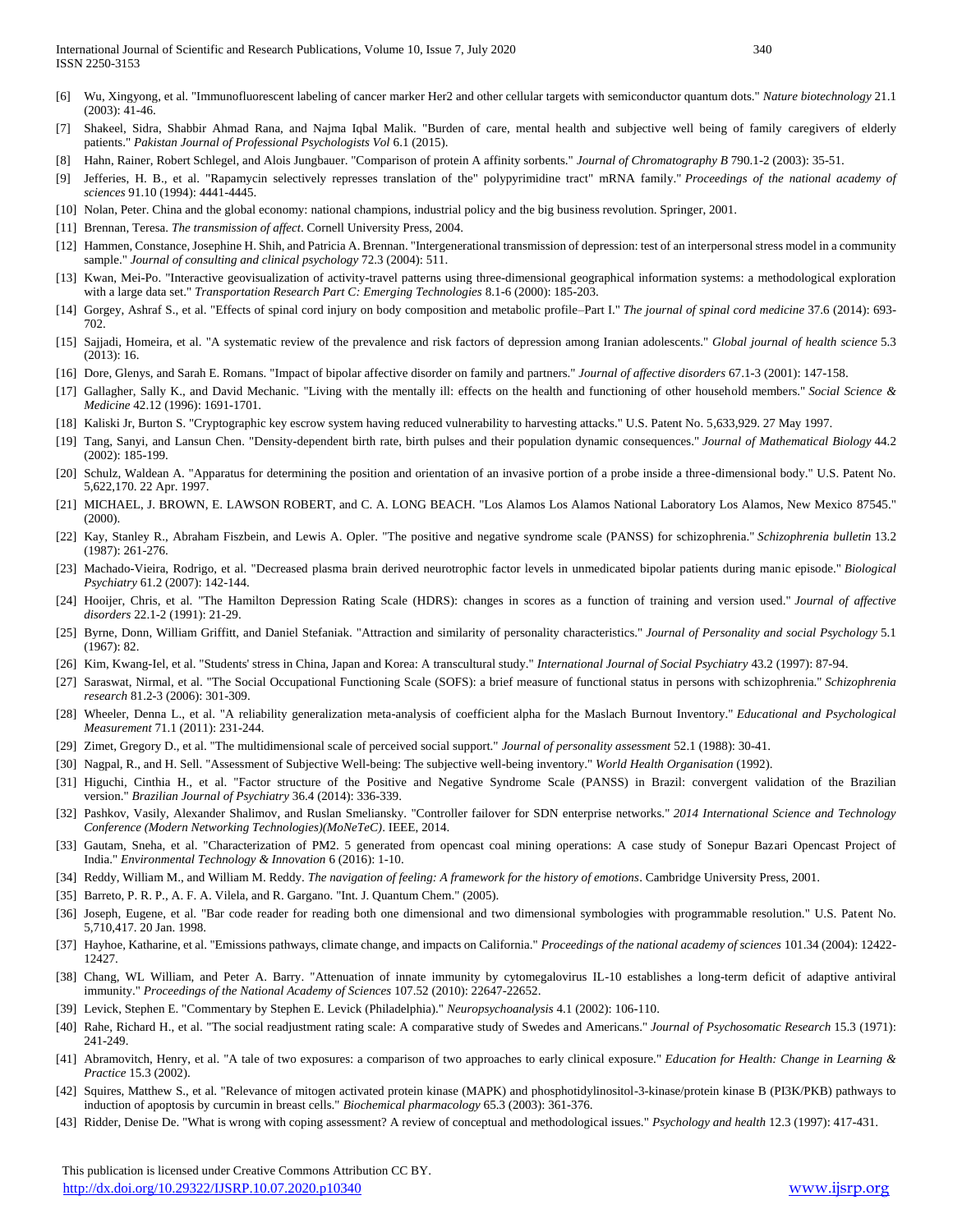- [44] Evers, A. W. M., et al. "Determinants of psychological distress and its course in the first year after diagnosis in rheumatoid arthritis patients." *Journal of behavioral medicine* 20.5 (1997): 489-504.
- [45] Stahl, Günter K., and Paula Caligiuri. "The effectiveness of expatriate coping strategies: The moderating role of cultural distance, position level, and time on the international assignment." *Journal of Applied Psychology* 90.4 (2005): 603.
- [46] Brief, Arthur P., and Jennifer M. George. "Psychological stress and the workplace: A brief comment on Lazarus outlook." *Occupational stress: a handbook. Philadelphia: Taylor and Francis* (1995): 15-19.
- [47] Rouette, Mélisa. "Expériences et perceptions des rapports de genre chez les femmes voyageant en Inde." (2017).
- [48] Hasibuan, Nelda Rosita, Lucia Ratna Kartika Wulan, and Putri Asmita Wigati. "Analysis The Standard of Medical Record Resources Needed, Based on Workload at Ken Saras Hospital Medical Record Instalation 2013." *Jurnal Kesehatan Masyarakat (e-Journal)* 2.2 (2014): 140-147.
- [49] Magiera, Kathleen, et al. "On the Road to More Collaborative Teaching: One School's Experience." *Teaching Exceptional Children Plus* 2.5 (2006): n5.
- [50] Wolpin, Jacob, Ronald J. Burke, and Esther R. Greenglass. "Is job satisfaction an antecedent or a consequence of psychological burnout?." *Human relations* 44.2 (1991): 193-209.
- [51] Jackson, Susan E., Richard L. Schwab, and Randall S. Schuler. "Toward an understanding of the burnout phenomenon." *Journal of applied psychology* 71.4 (1986): 630.
- [52] Raquepaw, Jayne M., and Rowland S. Miller. "Psychotherapist burnout: A componential analysis." *Professional Psychology: Research and Practice* 20.1 (1989): 32.
- [53] Maslach, Christina, and Susan E. Jackson. "The measurement of experienced burnout." *Journal of organizational behavior* 2.2 (1981): 99-113.
- [54] Chou, Kee-Lee. "Social support and subjective well-being among Hong Kong Chinese young adults." *The Journal of Genetic Psychology* 160.3 (1999): 319-331.
- [55] Cullen, J. P., J. L. Gregory, and L. A. Noto. "The Teacher Attitudes Toward Inclusion Scale (TA-TIS) Technical Report (ED509930)." (2010).
- [56] Zimet, Gregory D., et al. "The multidimensional scale of perceived social support." *Journal of personality assessment* 52.1 (1988): 30-41.
- [57] Cargill, Michele, et al. "Characterization of single-nucleotide polymorphisms in coding regions of human genes." *Nature genetics* 22.3 (1999): 231-238.
- [58] Glaser, Philippe, et al. "Dynamic, mitotic-like behavior of a bacterial protein required for accurate chromosome partitioning." *Genes & development* 11.9 (1997): 1160-1168.
- [59] Van Praag, H. J., et al. "Root growth inhibition of the holorganic layer of moder humus under spruce (Picae abies KARST.) and beech (Fagus Silvatica L.)." *Plant and soil* 135.2 (1991): 175-183.
- [60] Parducci, Allen. Happiness, pleasure, and judgment: The contextual theory and its applications. Lawrence Erlbaum Associates, Inc, 1995.
- [61] Schwartz, Martin A., Michael D. Schaller, and Mark H. Ginsberg. "Integrins: emerging paradigms of signal transduction." *Annual review of cell and developmental biology* 11.1 (1995): 549-599.
- [62] Safri, Syafiqah Nur Azrie, et al. "Impact behaviour of hybrid composites for structural applications: A review." *Composites Part B: Engineering* 133 (2018): 112- 121.
- [63] Anheier, Helmut K., Mary Kaldor, and Marlies Glasius, eds. *Global civil society 2005/6*. Sage, 2005.
- [64] Gorgey, Ashraf S., et al. "Effects of spinal cord injury on body composition and metabolic profile–Part I." *The journal of spinal cord medicine* 37.6 (2014): 693- 702.
- [65] Morin, Ryan D., et al. "Frequent mutation of histone-modifying genes in non-Hodgkin lymphoma." *Nature* 476.7360 (2011): 298-303.
- [66] Godbole, S., et al. "Preparation and characterization of biodegradable poly-3-hydroxybutyrate–starch blend films." *Bioresource technology* 86.1 (2003): 33-37.
- [67] Chakrabarti, Subho, and Sapna Gill. "Coping and its correlates among caregivers of patients with bipolar disorder: a preliminary study." *Bipolar disorders* 4.1 (2002): 50-60.
- [68] Maslach, Christina, Wilmar B. Schaufeli, and Michael P. Leiter. "Job burnout." *Annual review of psychology* 52.1 (2001): 397-422.
- [69] Marsh, Herbert W., et al. "Exploratory structural equation modeling: An integration of the best features of exploratory and confirmatory factor analysis." *Annual review of clinical psychology* 10 (2014): 85-110.
- [70] Deroide, Nicolas, et al. "MFGE8 inhibits inflammasome-induced IL-1β production and limits postischemic cerebral injury." *The Journal of clinical investigation* 123.3 (2013): 1176-1181.
- [71] Maslach, Christina, Wilmar B. Schaufeli, and Michael P. Leiter. "Job burnout." *Annual review of psychology* 52.1 (2001): 397-422.
- [72] Dix, Debra Marie. "The relationship between coping strategies and burnout for caregivers of adjudicated youth." (2017).
- [73] Awa, Wendy L., Martina Plaumann, and Ulla Walter. "Burnout prevention: A review of intervention programs." *Patient education and counseling* 78.2 (2010): 184- 190.
- [74] Rafferty, James P., et al. "Validity of the Maslach Burnout Inventory for family practice physicians." *Journal of clinical psychology* 42.3 (1986): 488-492.
- [75] Maslach, Christina, Wilmar B. Schaufeli, and Michael P. Leiter. "Job burnout." *Annual review of psychology* 52.1 (2001): 397-422.
- [76] Grady, Patricia A., and Louise M. Rosenbaum. "The science of caregiver health." Journal of Nursing Scholarship: An Official Publication of Sigma Theta Tau International Honor Society of Nursing/Sigma Theta Tau 47.3 (2015): 197.
- [77] Xanthopoulou, Despoina, et al. "The role of personal resources in the job demands-resources model." *International journal of stress management* 14.2 (2007): 121.
- [78] Maslach, Christina, Wilmar B. Schaufeli, and Michael P. Leiter. "Job burnout." *Annual review of psychology* 52.1 (2001): 397-422.
- [79] Lim, Seong Jae, Hwi Tae Lim, and Cheol Woong Shin. "Mobile phone." U.S. Patent Application No. 29/433,913.
- [80] Cyranowski, Jill M., et al. "Assessing social support, companionship, and distress: National Institute of Health (NIH) Toolbox Adult Social Relationship Scales." *Health Psychology* 32.3 (2013): 293.
- [81] Lin, Susan X., et al. "Do nurse practitioners make a difference in provision of health counseling in hospital outpatient departments?." *Journal of the American Academy of Nurse Practitioners* 16.10 (2004): 462-466.
- [82] Cannon, Byron. *Politics of Law and the Courts in Nineteenth-century Egypt*. Salt Lake City, UT: University of Utah Press, 1988.
- [83] Deister, A., et al. "Long-term outcome of affective, schizoaffective, and schizophrenic disorders: a comparison." *Affective and Schizoaffective Disorders*. Springer, Berlin, Heidelberg, 1990. 157-167.
- [84] Fenton, Wayne S., and Thomas H. McGlashan. "Risk of schizophrenia in character disordered patients." *The American journal of psychiatry* (1989).
- [85] Huxley, Nancy, and Ross J. Baldessarini. "Disability and its treatment in bipolar disorder patients." *Bipolar disorders* 9.1‐2 (2007): 183-196.
- [86] Monroe, Scott M., et al. "Life stress and the long-term treatment course of recurrent depression: III. Nonsevere life events predict recurrence for medicated patients over 3 years." *Journal of Consulting and Clinical Psychology* 74.1 (2006): 112.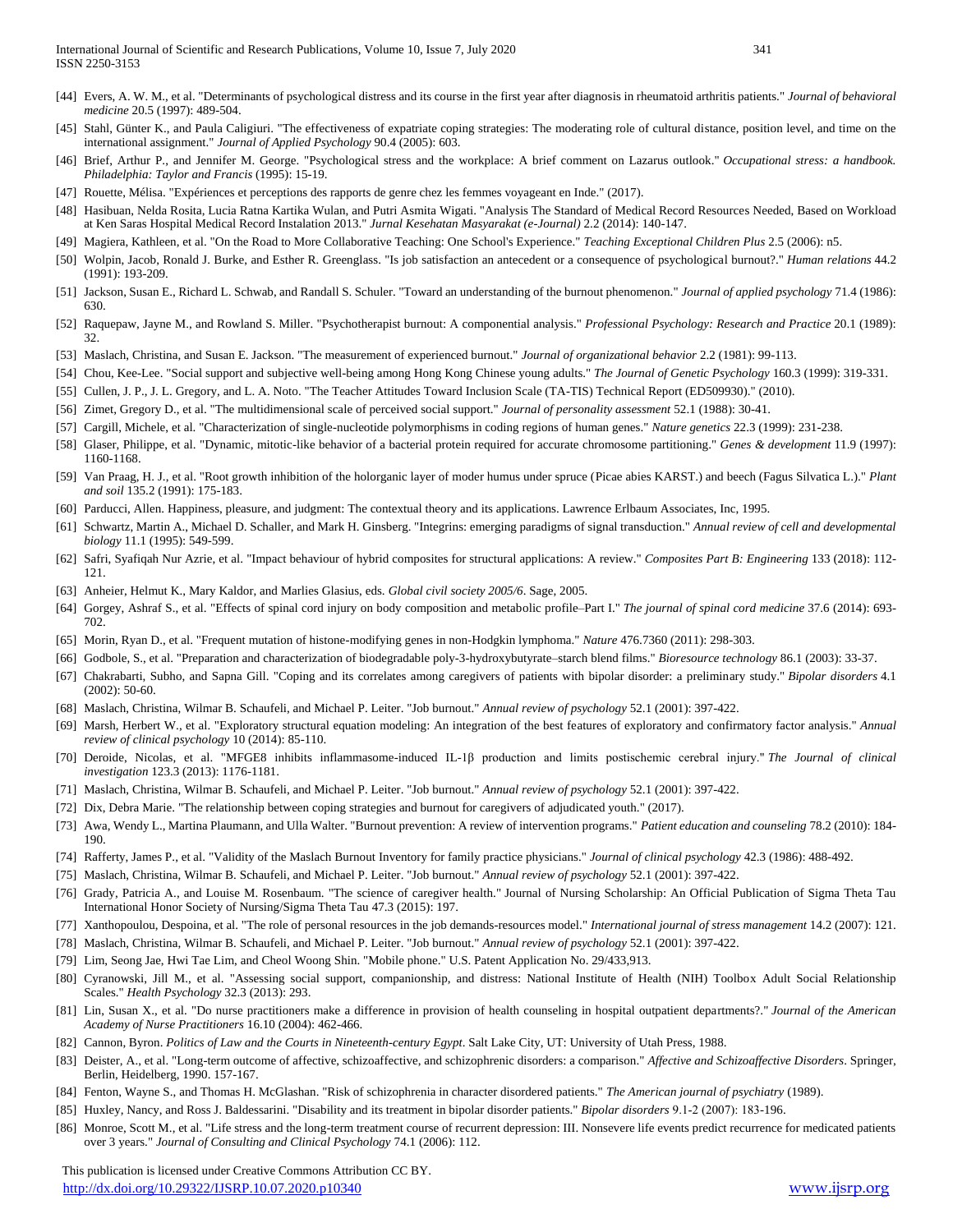- [87] Ruggles, Steven, et al. "Integrated public use microdata series: version 7.0. Minneapolis (MN): University of Minnesota, 2017." (2017).
- [88] Ryan, Caitlin, et al. "Family rejection as a predictor of negative health outcomes in white and Latino lesbian, gay, and bisexual young adults." *Pediatrics* 123.1 (2009): 346-352.
- [89] Katon, Wayne J. "Chest pain, cardiac disease, and panic disorder." *The Journal of clinical psychiatry* (1990).
- [90] Olfson, Mark, and Gerald L. Klerman. "The treatment of depression: prescribing practices of primary care physicians and psychiatrists." *Journal of Family Practice* 35 (1992): 627-627.
- [91] Ciarrochi, Joseph V., Amy YC Chan, and Peter Caputi. "A critical evaluation of the emotional intelligence construct." *Personality and Individual differences* 28.3 (2000): 539-561.
- [92] Fadden, Grainne, Paul Bebbington, and Liz Kuipers. "The burden of care: the impact of functional psychiatric illness on the patient's family." *The British Journal of Psychiatry* 150.3 (1987): 285-292.
- [93] Rose, Colin, and Murray D. Smith. "MathStatica: mathematical statistics with mathematica." *Compstat*. Physica, Heidelberg, 2002.
- [94] Stengler-Wenzke, Katarina, et al. "Reduced serotonin transporter–availability in obsessive–compulsive disorder (OCD)." *European archives of psychiatry and clinical neuroscience* 254.4 (2004): 252-255.
- [95] Bahr, Jeffrey L., et al. "Dissolution of small diameter single-wall carbon nanotubes in organic solvents?." *Chemical Communications* 2 (2001): 193-194.
- [96] Brown, George W. "Tirril 0. Harris. 1978. Social Origins of Depression." (1989).
- [97] Strauman, Timothy J. "Self-discrepancies in clinical depression and social phobia: Cognitive structures that underlie emotional disorders?." *Journal of Abnormal Psychology* 98.1 (1989): 14.
- [98] Hammen, Constance. "Stress and depression." *Annu. Rev. Clin. Psychol.* 1 (2005): 293-319.
- [99] Mazure, Carolyn M. "Life stressors as risk factors in depression." *Clinical Psychology: Science and Practice* 5.3 (1998): 291-313.
- [100]Church, Lincoln Memorial United Methodist. "2002-08-24; Pamphlets; In Celebration of the Life of Gerald Lawrence Higgs." (2002).
- [101]Kaliski Jr, Burton S. "Cryptographic key escrow system having reduced vulnerability to harvesting attacks." U.S. Patent No. 5,633,929. 27 May 1997.
- [102]Tang, Sanyi, and Lansun Chen. "Density-dependent birth rate, birth pulses and their population dynamic consequences." *Journal of Mathematical Biology* 44.2 (2002): 185-199.
- [103]Durmaz, Hatice, and Ayşe Okanlı. "Investigation of the effect of self-efficacy levels of caregiver family members of the individuals with schizophrenia on burden of care." *Archives of Psychiatric Nursing* 28.4 (2014): 290-294.
- [104]Chan, Siew Wee, et al. "Hippo pathway-independent restriction of TAZ and YAP by angiomotin." *Journal of Biological Chemistry* 286.9 (2011): 7018-7026.
- [105]Ng, Kok-Yee, et al. "Rating leniency and halo in multisource feedback ratings: Testing cultural assumptions of power distance and individualismcollectivism." *Journal of Applied Psychology* 96.5 (2011): 1033.
- [106]Elgrishi, Noémie, et al. "Molecular polypyridine-based metal complexes as catalysts for the reduction of CO 2." *Chemical Society Reviews* 46.3 (2017): 761-796.
- [107]Jencks, Christopher, and Susan E. Mayer. "The social consequences of growing up in a poor neighborhood." *Inner-city poverty in the United States* 111 (1990): 186. [108]Wells, Charles H. "Graphics display system with arbitrary overlapping viewports." U.S. Patent No. 4,812,834. 14 Mar. 1989.
- [109]Folkman, Susan, et al. "Age differences in stress and coping processes." *Psychology and aging* 2.2 (1987): 171.
- [110]Labouvie-Vief, Gisela, Marlene DeVoe, and Diana Bulka. "Speaking about feelings: Conceptions of emotion across the life span." *Psychology and aging* 4.4 (1989): 425.
- [111]Cramer, Duncan, and Jonsanto Fong. "Effect of rational and irrational beliefs on intensity and "inappropriateness" of feelings: A test of rational—emotive theory." *Cognitive Therapy and Research* 15.4 (1991): 319-329.
- [112]Zhang, W1, et al. "OARSI recommendations for the management of hip and knee osteoarthritis: part III: Changes in evidence following systematic cumulative update of research published through January 2009." *Osteoarthritis and cartilage* 18.4 (2010): 476-499.
- [113]Georgiadis, M. M., et al. "Crystallographic structure of the nitrogenase iron protein from Azotobacter vinelandii." *Science* 257.5077 (1992): 1653-1659.
- [114]Godbole, S., et al. "Preparation and characterization of biodegradable poly-3-hydroxybutyrate–starch blend films." *Bioresource technology* 86.1 (2003): 33-37.
- [115]Perlick, Deborah, et al. "Burden experienced by care-givers of persons with bipolar affective disorder." *The British Journal of Psychiatry* 175.1 (1999): 56-62.
- [116]Joling, Karlijn J., et al. "Incidence of depression and anxiety in the spouses of patients with dementia: a naturalistic cohort study of recorded morbidity with a 6 year follow-up." *The American Journal of Geriatric Psychiatry* 18.2 (2010): 146-153.
- [117]Chakrabarti, Subho, and Sapna Gill. "Coping and its correlates among caregivers of patients with bipolar disorder: a preliminary study." *Bipolar disorders* 4.1 (2002): 50-60.
- [118]Cuijpers, Pim, and Heleen Stam. "Burnout among relatives of psychiatric patients attending psychoeducational support groups." *Psychiatric services* 51.3 (2000): 375-379.
- [119]Janson, Torsten. Your Cradle is Green: The Islamic Foundation and the Call to Islam in Children's Literature. Vol. 18. Lund University, 2003.
- [120]Barrowclough, Christine, and Michael Parle. "Appraisal, psychological adjustment and expressed emotion in relatives of patients suffering from schizophrenia." *The British Journal of Psychiatry* 171 (1997): 26.
- [121]Szmukler, G. I., et al. "Caring for relatives with serious mental illness: the development of the Experience of Caregiving Inventory." *Social psychiatry and psychiatric epidemiology* 31.3-4 (1996): 137-148.
- [122]Eagly, Alice H., Mary C. Johannesen-Schmidt, and Marloes L. Van Engen. "Transformational, transactional, and laissez-faire leadership styles: a meta-analysis comparing women and men." *Psychological bulletin* 129.4 (2003): 569.
- [123]Lefley, Harriet P. "Families, culture, and mental illness: Constructing new realities." *Psychiatry* 61.4 (1998): 335-355.
- [124]Talwar, Prashant, and Shevonne Tresa Matheiken. "Caregivers in schizophrenia: A cross cultural perspective." *Indian journal of psychological medicine* 32.1 (2010): 29.
- [125]Talwar, Prashant, and Shevonne Tresa Matheiken. "Caregivers in schizophrenia: A cross cultural perspective." *Indian journal of psychological medicine* 32.1 (2010): 29.
- [126]Hoge, Steven K., et al. "The MacArthur adjudicative competence study: diagnosis, psychopathology, and competence‐related abilities." *Behavioral Sciences & the Law* 15.3 (1997): 329-345.
- [127]Runions, Joanne, and Raymond Prudo. "Problem behaviours encountered by families living with a schizophrenic member." *The Canadian Journal of Psychiatry* 28.5 (1983): 382-386.